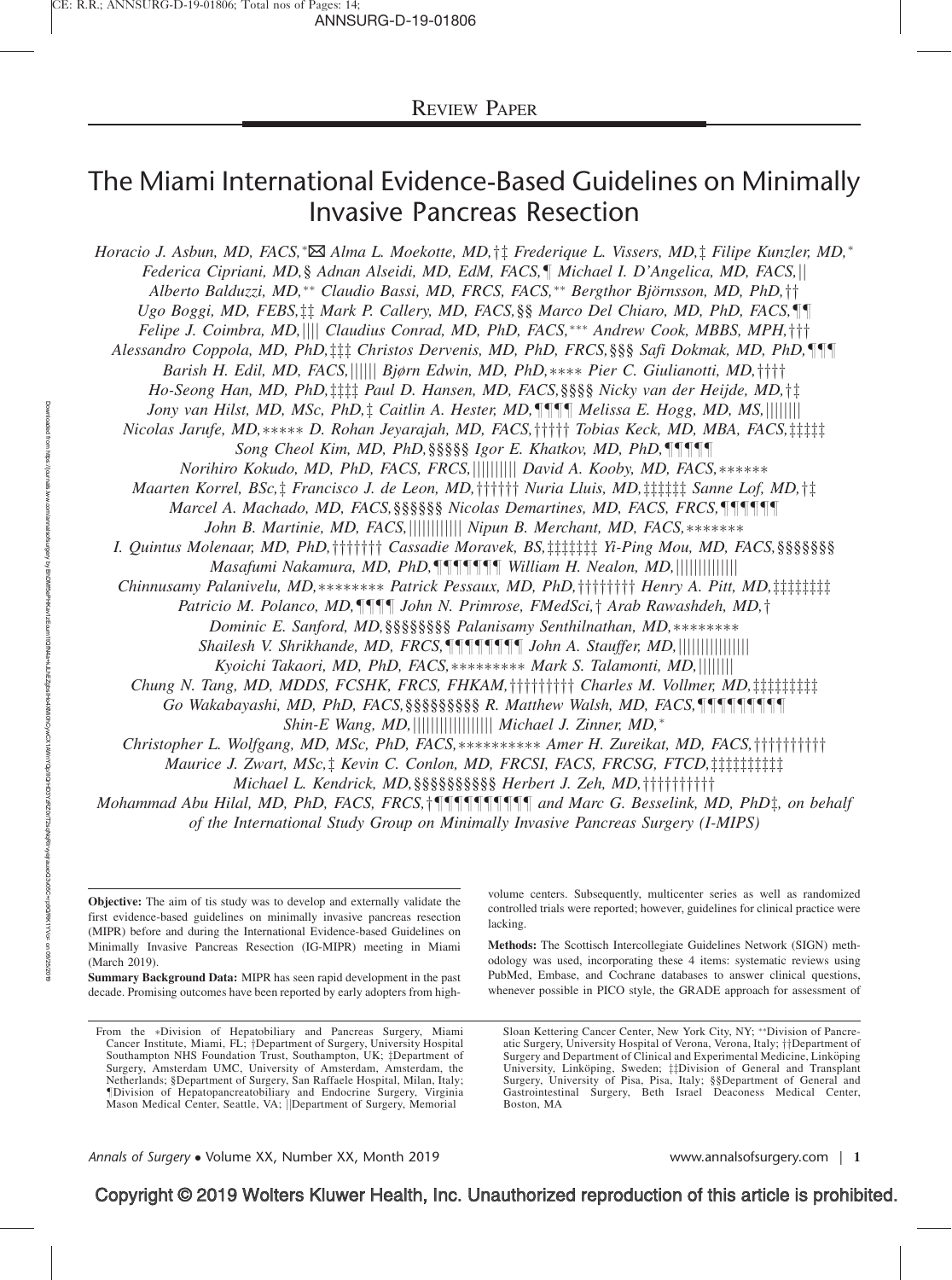the quality of evidence, the Delphi method for establishing consensus on the developed recommendations, and the AGREE-II instrument for the assessment of guideline quality and external validation. The current guidelines are cosponsored by the International Hepato-Pancreato-Biliary Association, the Americas Hepato-Pancreato-Biliary Association, the Asian-Pacific Hepato-Pancreato-Biliary Association, the European-African Hepato-Pancreato-Biliary Association, the European Association for Endoscopic Surgery, Pancreas Club, the Society of American gastrointestinal and Endoscopic Surgery, and the Society for Surgery of the Alimentary.

Results: After screening 16,069 titles, 694 studies were reviewed, and 291 were included. The final 28 recommendations covered 6 topics; laparoscopic and robotic distal pancreatectomy, central pancreatectomy, pancreatoduodenectomy, as well as patient selection, training, learning curve, and minimal annual center volume required to obtain optimal outcomes and patient safety. Conclusion: These IG-MIPR using SIGN methodology give guidance to surgeons, hospital administrators, patients, and medical societies on the use and outcome of MIPR as well as the approach to be taken regarding this challenging type of surgery.

Keywords: central pancreatectomy, distal pancreatectomy, guidelines, implementation, laparoscopic, left pancreatectomy, minimally invasive, pancreatoduodenectomy, robot, robot assisted, robotic, techniques, training, Whipple

(Ann Surg 2019;xx:xxx–xxx)

M inimally invasive pancreas resection (MIPR) comprises both laparoscopic and robotic pancreatic surgery. MIPR has seen rapid development in the last decade. Initially, early adopters from a few high-volume centers performed these procedures and reported promising outcomes.<sup>1–8</sup> Thereafter, multicenter series,<sup>9–13</sup> and even

--Department of Surgery, Division of Surgical Oncology, University of Colorado, Denver, CO; ||||Department of Abdominal Surgery, AC Camargo Cancer<br>Center, São Paulo, Brazil; \*\*\*Department of Surgery, St. Elizabeth's Medical Center, Boston, MA;  $\uparrow\uparrow\uparrow$ Wessex Institute, University of Southampton, UK; ######General Surgery and Liver Transplant, Unit Department of General Surgery, Fondazione Policlinico, Universitario Agostino Gemelli, IRCCS, Rome, Italy; §§§Department of Surgery, Medical School, University of Cyprus, Cyprus; ---Department of Surgery, Beaujon Hospital, Paris, France; jjjjjjDepartment of Surgery, University of Oklahoma, Oklahoma City, OK; \*\*\*\* The Intervention Centre and Department of HPB Surgery, Oslo University Hospital and Institute of Clinical Medicine, Faculty of Medicine, University of Oslo, Oslo, Norway; ††††Division of Minimally Invasive, General Surgery & Robotic Surgery, University of Illinois, Chicago, IL;  $\ddagger\ddagger\ddagger\ddagger$ Department of Surgery, Seoul National University Hospital, Seoul, South Korea; §§§§Department of Surgery, Portland Providence Medical Center, Portland, OR; **[1]** Pepartment of Surgery, University of Texas Southwestern Medical Center, Dallas, TX; jjjjjjjjDepartment of Surgery, NorthShore University Health System, Evanston, IL; \*\*\*\*\*Department of Digestive Surgery, Pontifical Catholic University of Chile, Santiago, Chile;  $\dagger \dagger \dagger \dagger$ Department of HPB surgery, Methodist Richardson Medical Center, Richardson, TX; #######Clinic for Surgery, University of Schleswig-Holstein Campus Lübeck, Lübeck, Germany; §§§§§Department of Surgery, Ulsan University College of Medicine and Asan Medical Center,<br>Seoul, South Korea; ¶¶¶¶Department of Surgery, Moscow Clinical Scientific Center, Moscow, Russia; ||||||||||Department of Surgery, National Center for Global Health and Medicine, Tokyo, Japan; \*\*\*\*\*\*Department of Surgery, Winship Cancer Institute, Emory University, Atlanta, GA;  $\uparrow\uparrow\uparrow\uparrow\uparrow$ HPB and transplant Unit, Regional Hospital, Málaga, Spain; *i i i i i i i s spain; Spain; b spain; b spain; b arcelona, Spain;* Surgery, Bellvitge University §§§§§§Department of Surgery, University of São Paulo, São Paulo, Brazil; **111111Department of Visceral Surgery, Lausanne University Hospital** CHUV, Lausanne, Switzerland; |||||||||||||||Division of HPB Surgery, Department of Surgery, Carolina's Health Care Hospital, Charlotte, NC; \*\*\*\*\*\*\*>Division of Surgical Oncology, Department of Surgery, University of Miami Miller School of Medicine, Miami, FL;  $\uparrow\uparrow\uparrow\uparrow\uparrow\uparrow$  Department of Surgery, UMC Utrecht Cancer Center, University Medical Center Utrecht, Utrecht, the Netherlands; zzzzzzzPancreatic Cancer Action Network, Manhattan Beach, CA; §§§§§§§Department of Gastroenterology and Pancreatic surgery, Zhengjiang Provincial People's Hospital, People's Hospital of Hangzhou Medical<br>College, Zhejiang, China; **||||||||||||**||Department of Surgery and Oncology,

the first (monocenter and multicenter) randomized controlled tri $als^{14-17}$  were published and training programs were developed.<sup>18–20</sup> However, evidence-based guidelines for this field are still lacking. Evidence-based guidelines would not answer all relevant questions, but they should use a methodology to answer PICO-style questions and provide recommendations. The methodology used in this project employs the Scottisch Intercollegiate Guidelines Network (SIGN), which incorporates the rigorous GRADE methodology on literature reviews and assign a score of the quality of evidence and strength of recommendations. SIGN is accredited by NICE (The National Institute for Health and Care Excellence).

The first International State-of-the-Art update meeting on MIPR was organized in São Paulo, during the IHPBA 2016 World Congress and was cosponsored with AHPBA. In the March 2017 issue of HPB, several articles reported the proceedings of this meeting.21–29

The present evidence-based guidelines build on that experience. It does not try to repeat several of the topics already adequately addressed in São Paulo but delve into areas of controversy with additional evidence. The current guidelines are cosponsored by multiple international surgical societies and contains evidence on both laparoscopic (LDP) and robotic distal pancreatectomy (RDP), central pancreatectomy, pancreatoduodenectomy, as well as patient selection, training, learning curve, and minimal annual center volume to obtain optimal outcomes and patient safety.

#### METHODS

The present evidence-based guideline is a joint initiative of the International Hepato-Pancreato-Biliary Association (IHBPA), the Americas Hepato-Pancreato-Biliary Association (AHPBA), the

Graduate School of Medical Sciences, Kyushu University, Fukuoka, Japan; jjjjjjjjjjjjjjDepartment of Surgery, Northwell Health, Manhasset, NY; --------Department of Surgical Gastroenterology and HPB Surgery, GEM Hospital and Research Centre, Coimbatore, Tamil Nadu, India; ††††††††Division of Hepato-Biliary and Pancreatic Surgery, Nouvel Hôpital Civil, Institut Hospitalo-Universitaire de Strasbourg, Strasbourg, France; #########Department of Surgery, Lewis Katz School of Medicine at Temple University, Philadelphia, PA; §§§§§§§§Division of Hepatobiliary, Pancreatic, and Gastrointestinal Surgery, Barnes-Jewish Hospital and the Alvin J. Siteman Cancer Center, Washington University School of Medicine, St. Louis, MO; **TITITITI** Department of Surgery, Tata Memorial Center, Mumbai, India; |||||||||||||||||||||Department of General Surgery, Mayo Clinic Florida, Jacksonville, FL; \*\*\*\*\*\*\*\*\*>>Department of Surgery, Kyoto University Graduate School of Medicine, Kyoto, Japan; ††††††††pepartment of Surgery, Pamela Youde Nethersle Eastern Hospital, Chai Wan, Hong Kong, China; ##########Department of Surgery, University of Pennsylvania Perelman School of Medicine, Philadelphia, PA; §§§§§§§§§Center for Advanced Treatment of HPB Diseases, Ageo Central General Hospital, Saitama, Japan; **MININININI Department of General Surgery, Cleveland Clinic,** Cleveland, OH; jjjjjjjjjjjjjjjjjjDepartment of Surgery, Taipei Veterans General Hospital and National Yang Ming University, Taipei, Taiwan; ----------Division of Surgical Oncology, Department of Surgery, The John Hopkins University School of Medicine, Baltimore, MD; ††††††††††Division of Surgical Oncology, Department of Surgery,<br>University of Pittsburgh School of Medicine, Pittsburgh, PA;  $\ddagger$   $\ddagger$   $\ddagger$   $\ddagger$   $\ddagger$   $\ddagger$   $\Delta$   $\epsilon$  partment of Surgery, Trinity College Dublin, Tallaght University Hospital, Dublin, Ireland; §§§§§§§§§§§§§Department of Surgery, Mayo<br>Clinic, Rochester, Minnesota, MN; and ¶¶¶¶¶¶¶∏¶Department of Surgery, Istituto Fondazione Poliambulanza, Brescia, Italy.

Y [horacio@asbunsurgery.org.](mailto:horacio@asbunsurgery.org)

A.L.M. and F.L.V. shared second author.

M.A.H. and M.G.B. shared senior author

The authors report no conflicts of interest.

Supplemental digital content is available for this article. Direct URL citations appear in the printed text and are provided in the HTML and PDF versions of this article on the journal's Web site [\(www.annalsofsurgery.com\)](http://www.annalsofsurgery.com/).

Copyright 2019 Wolters Kluwer Health, Inc. All rights reserved. ISSN: 0003-4932/16/XXXX-0002

DOI: 10.1097/SLA.0000000000003590

2 | www.annalsofsurgery.com 2019 Wolters Kluwer Health, Inc. All rights reserved.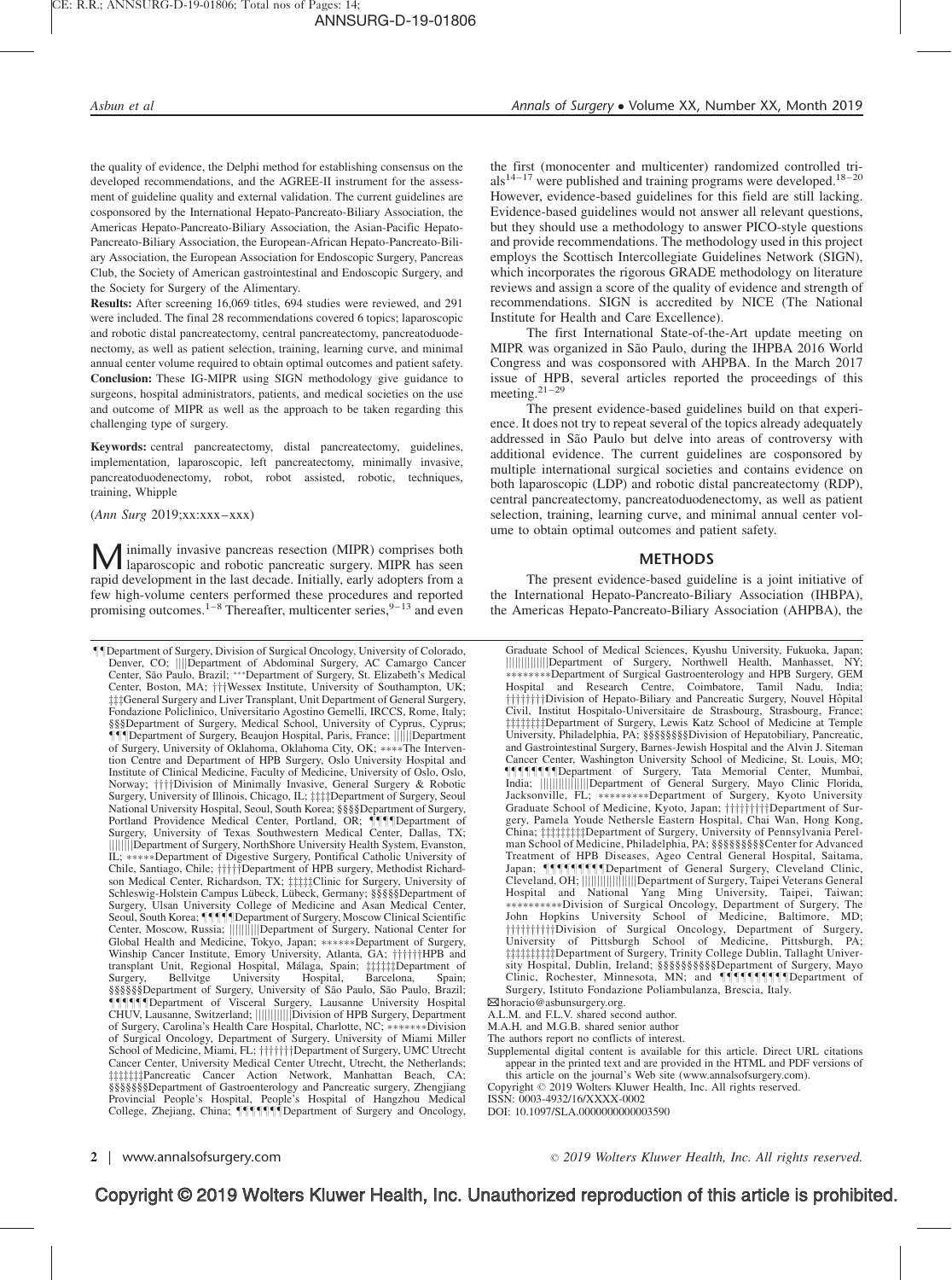

FIGURE 1. Flow chart of the guideline process.

Asian-Pacific Hepato-Pancreato-Biliary Association (A-PHPBA), the European-African Hepato-Pancreato-Biliary Association (E-AHPBA), the Pancreas Club, the Society of American gastrointestinal and Endoscopic Surgery (SAGES), the European Association for Endoscopic Surgery (EAES), and the Society for Surgery of the Alimentary (SSAT) and involves international experts (Supplementary Tables S1–S5, [http://links.lww.com/SLA/B781\)](http://links.lww.com/SLA/B781).

The process and steps taken to reach the final recommendations are represented in Figure 1. A methodology committee identified the most important clinical questions, which were approved by the steering committee, and assigned expert review groups to evaluate each of these questions. Each group consisted of 2 to 5 MD/PhD students who performed systematic literature reviews and 5 to 8 experts in the field (Fig. 2). In October 2018, each group received a list of questions regarding their topic. The groups were encouraged to suggest changes and/or add relevant

questions based on their expertise and available literature. Furthermore, all members of the expert review groups were asked to take a tutorial on the SIGN method, $30$  which incorporates the GRADE methodology.<sup>31</sup>

Once all questions were finalized by each group, the following steps were made to provide evidence-based recommendations and remarks:

- (a) Literature review: A systematic literature review was performed using PubMed, Embase, and Cochrane databases to include randomized trials, observational cohort studies, and systematic reviews with a minimum of 20 patients undergoing a MIPR published in English, and available in full text. SIGN method- $\log y^{30}$  was used to assess the quality of the evidence.
- (b) Summary of studies: A summary of each reviewed manuscript was completed, and a brief summary of the literature along with

 $\degree$  2019 Wolters Kluwer Health, Inc. All rights reserved.  $\degree$  examples the state of the system of  $\degree$  3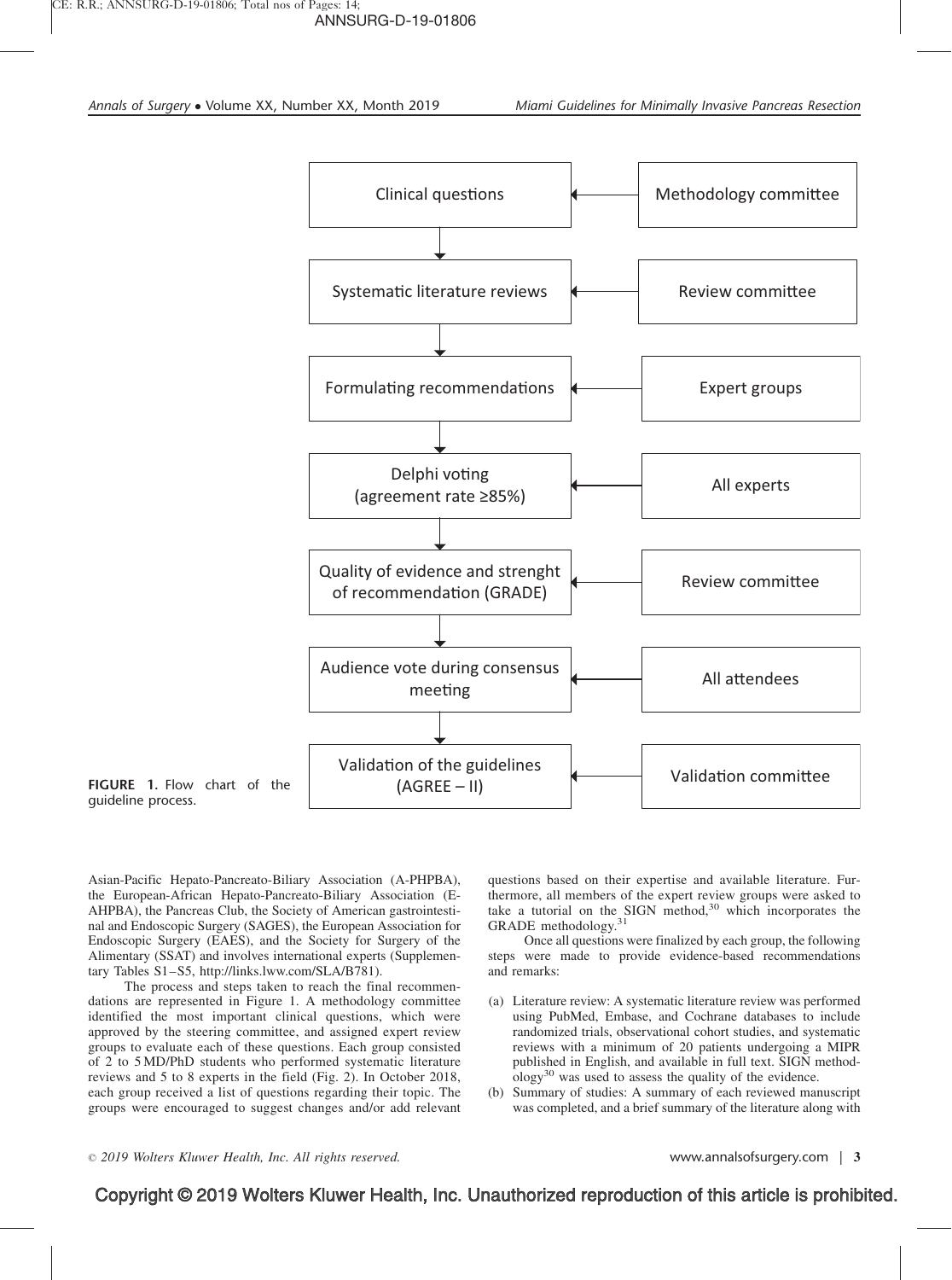

FIGURE 2. Flow chart of systematic literature review.

evidence tables were created for each question, aggregating the studies to facilitate answering the questions.

- (c) Recommendations: Recommendations were formulated based on the available evidence. All recommendations included a GRADE rating<sup>31</sup> (see Tables 1 and 2) based on the quality of evidence and strength of recommendation.
- (d) Remarks: When deemed necessary, relevant remarks to enhance the recommendations were added.

(e) Proposed actions: Given that there was insufficient literature for several of the recommendations, a proposed future action is formulated to emphasize research opportunities and improve the quality of evidence.

Each group submitted the above listed items (a–d) per question to the steering committee before December 31st, 2018. A synthesis of the work from different groups was completed in January 2019 by the chairs of the steering and methodology committee (H.A., M.G.B., and M.A.H.). The synthesis of the work was then distributed to all experts, for a first Delphi vote. The results of the Delphi vote were kept anonymous and reviewed by the chair (H.A.) who did not participate in the Delphi vote. Recommendations were approved if an agreement rate of  $>85\%$ was achieved. If the predefined rate of 85% was not reached, the recommendation, including feedback comments, was returned to the expert review group to amend accordingly. Subsequently, the amended recommendations that had not passed on the first Delphi round were sent to all experts for a second Delphi vote. The same approval process was followed. In the event that a recommendation would not pass the second Delphi round, plans were to go through a third Delphi on site at the International Evidence-based Guidelines on Minimally Invasive Pancreas Resection (IG-MIPR) meeting. On March 18 and 19, 2019, the evidence-based recommendations were presented and discussed during the IG-MIPR meeting in Miami Beach. Two additional processes took place during the meeting:

(a) AGREE II: A validation committee used the AGREE II instrument<sup>32</sup> to assess the quality of the guidelines. This committee consisted of 18 members that included open, laparoscopic, and robotic experts as well as administrators, a patient advocate representative, a methodologist, and a facilitator with prior experience on the process. To avoid bias, the committee members did not participate in the creation and had no prior knowledge of the guidelines. After attending each guideline presentation, they had private deliberations for a total of about

| <b>Quality of evidence</b>      | 1. Strong Recommendation                                           | 2. Weak Recommendation                                                                                                       |
|---------------------------------|--------------------------------------------------------------------|------------------------------------------------------------------------------------------------------------------------------|
| A. High quality of evidence     | 1A. Benefits clearly outweigh risk and<br>burdens, or vice versa   | 2A. Benefits closely balanced with risks and burdens                                                                         |
| B. Moderate quality of evidence | 1B. Benefits clearly outweigh risk and<br>burdens, or vice versa   | 2B. Benefits closely balanced with risks and burdens, some<br>uncertainty in the estimates of benefits, risks, and burdens   |
| C. Low quality of evidence      | 1C. Benefits appear to outweigh risk and<br>burdens, or vice versa | 2C. Uncertainty in the estimates of benefits, risks, and burdens;<br>benefits may be closely balanced with risks and burdens |

d on May 1st, 2019.) Copyright 2019 UpToD. more information, visit [www.uptodate.com](http://www.uptodate.com/).

### TABLE 2. Quality of Evidence in GRADE

| A. High quality of evidence               | Consistent evidence from well-performed randomized, controlled trials or overwhelming evidence of some<br>other form. Further research is unlikely to change our confidence in the estimate of benefit and risk.                                                                                                                              |
|-------------------------------------------|-----------------------------------------------------------------------------------------------------------------------------------------------------------------------------------------------------------------------------------------------------------------------------------------------------------------------------------------------|
| B. Moderate quality of evidence           | Evidence from randomized, controlled trials with important limitations (inconsistent results, methodologic<br>flaws, indirect or imprecise), or very strong evidence of some other form. Further research (if performed)<br>is likely to have an impact on our confidence in the estimate of benefit and risk and may change the<br>estimate. |
| C. Low quality of evidence                | Evidence from observational studies, unsystematic clinical experience, or from randomized, controlled trials<br>with serious flaws. Any estimate of effect is uncertain.                                                                                                                                                                      |
| more information, visit www.uptodate.com. | Adapted with permission From: Grading Tutorial. <sup>31</sup> In: UpToDate, Post TW (Ed), UpToDate, Waltham, MA. (Accessed on May 1st, 2019.) Copyright © 2019 UpToDate, Inc. For                                                                                                                                                             |

4 | www.annalsofsurgery.com 2019 Wolters Kluwer Health, Inc. All rights reserved.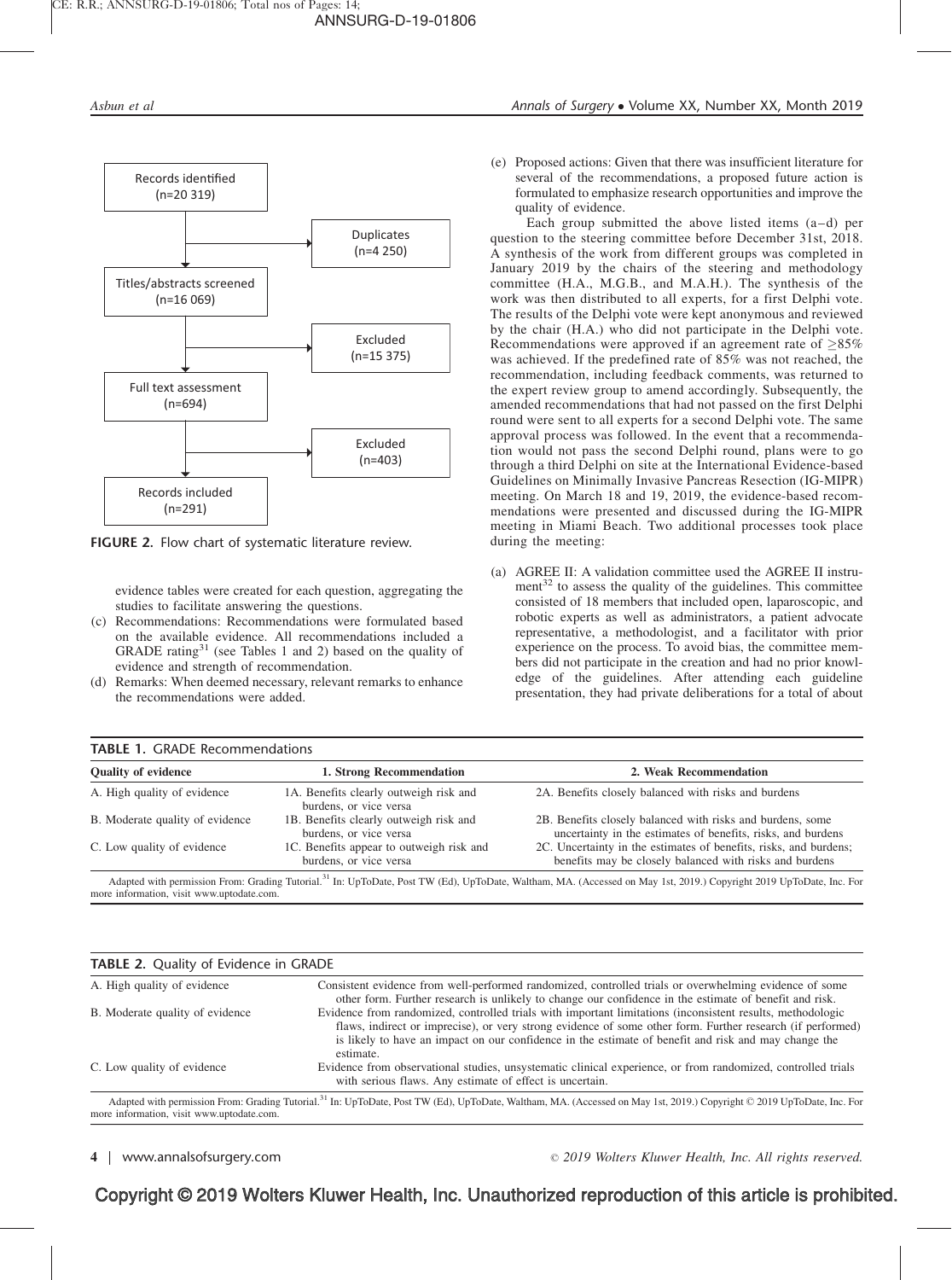6.5 hours throughout the meeting, using the AGREE methodology for each guideline statement.

(b) All attendees were surveyed during the meeting about their agreement with the final recommendations via a web-based system. The results of this survey were added to the evidence-based recommendation to provide readers with insight into the level of support among attendees.

Thereafter, in April and May 2019, a combined document with all recommendations was created, which was circulated and approved by all the group leaders and finalized. In June 2019, the final draft of the manuscript containing the recommendations was reviewed and approved by all members of the steering expert, validation, and review committees before submitting the manuscript for publication.

## RESULTS

The 6 main topics (A-F) are presented consecutively, incorporating 28 clinical questions (Q1–Q28) and their corresponding recommendations (Table 3). Each recommendation includes a GRADE (level of evidence and strength of recommendation), the expert agreement rate, the overall quality score of the validation committee according to AGREE-II, the IG-MIPR meeting audience agreement rate, and remarks, if appropriate. Agreement rates and quality scores given by the validation committee are expressed as medians with range in Supplementary Figure S1, [http://link](http://links.lww.com/SLA/B781)[s.lww.com/SLA/B781.](http://links.lww.com/SLA/B781) The IG-MIPR meeting was attended by 117 surgeons from >20 countries.

### Distal and Central Pancreatectomy

## Q1. Should Minimally Invasive Distal Pancreatectomy Versus Open Distal Pancreatectomy Be Used Regardless of Indication, When Appropriate?

Recommendation. Q1a: Minimally invasive distal pancreatectomy (MIDP) for benign and low-grade malignant tumors is to be considered over open distal pancreatectomy (ODP), since it is associated with a shorter hospital stay, reduced blood loss, and equivalent complication rates (GRADE 1B, expert agreement 95.0%, quality score 85.0%, audience agreement 100.0%). Q1b: Prospective data about the cost effectiveness of MIDP compared to ODP are limited and require further studies (GRADE 2C, expert agreement 97.5%, quality score 85.0%, audience agreement 91.0%). Q1c: MIDP is associated with a better postoperative quality of life (QoL) than ODP (GRADE 2B, expert agreement 85.0%, quality score 85.0%, audience agreement 88.0%).

Comments. One multicenter randomized controlled trial (RCT) comparing MIDP with ODP reported a shorter hospital stay and reduced blood loss after MIDP, whereas the overall complication rate was similar,<sup>14</sup> hereby confirming the findings of 10 systematic reviews and meta-analyses.33–42 Cost-effectiveness of LDP compared to ODP was reported in 2 studies and showed a similar or slightly decreased total hospital cost after LDP.<sup>43,44</sup> The RCT and 1 case–control study showed a higher QoL during the first 30 days following MIDP.<sup>14,45</sup> Results from three ongoing RCTs, the multicenter DIPLOMA trial (ISRCTN44897265), the monocenter LAPOP trial (ISRCTN26912858), and the multicenter ''Study of Laparoscopic Versus Open Distal Pancreatectomy in Patients With Pancreatic Cancer at the Body and Tail'' (NCT03792932), should increase the level of evidence available on this topic

Proposed Action. Prospective trials and registries should be designed to evaluate cost and QOL outcomes. Participation in these trials is recommended.

## Q2. Should MIDP Versus ODP Be Used for the Treatment of Pancreatic Ductal Adenocarcinoma?

Recommendation. MIDP for pancreatic ductal adenocarcinoma appears to be a feasible, safe, and oncologically equivalent technique in experienced hands, although prospective comparative studies are lacking (GRADE 2B, expert agreement 95.0%, quality score 87.0%, audience agreement 96.0%).

Comments. Three systematic reviews and meta-analyses suggested comparable oncological outcomes in terms of resection margin, 30-day mortality, disease-free survival, and overall survival between MIDP and ODP.37,46,47 One meta-analysis found a lower lymph node yield during MIDP,<sup>47</sup> whereas another meta-analysis found a similar lymph node yield in both approaches.<sup>37</sup> Results from the DIPLOMA trial and the ''Study of Laparoscopic Versus Open Distal Pancreatectomy in Patients with Pancreatic Cancer at the Body and Tail'' should increase the level of evidence available on this topic.

Proposed Action. Additional randomized trials, with special emphasis on oncological outcomes, should be designed and conducted to increase the level of evidence.

## Q3. Should MIDP Versus ODP Be Used for the Treatment of Left-Sided Pancreatic Adenocarcinoma With Vascular Resection?

Recommendation. No evidence exists regarding the use of vascular resection in MIDP. To address this question, data on patient treatment and outcomes need to be entered in prospective registries and databases (EXPERT OPINION, expert agreement 97.5%, quality score 87.0%, audience agreement 98.0%).

Comments. No literature addressing this topic was identified. Proposed Action. Participation in retrospective and/or prospectively maintained database studies and registries is recommended.

## Q4a. Should Staple Versus Another Type of Closure Be Used for Stump Closure in MIDP?

Recommendation. Both stapler and nonstapler closure can be used in MIDP, as outcomes are comparable (GRADE 1C, upgraded from 2C, expert agreement 100.0%, quality score 82.0%, audience agreement 86.0%).

Comments. Several studies reported the safety and feasibility of staple closure in single arm-series<sup>48,49</sup>or noncomparative series between ODP and MIDP.<sup>50,51</sup> Gradual compression stepwise closure should be encouraged. $52$ 

Proposed Action. Additional randomized trials are to be considered to address the outcomes and cost of stump closure methods.

#### Q4b. Should Staple Line Reinforcement Versus no Reinforcement Be Used for Stump Closure in MIDP When a Stapler Is Used?

Recommendation. Evidence to support routine staple line reinforcement with any method or material is lacking (GRADE 2C, expert agreement 97.5%, quality score 82.0%, audience agreement 82.0%).

Comments. Data supporting the use of staple line reinforcement specific for MIDP are lacking. Two RCTs concerning the efficiency of Absorbable Fibrin Sealant Patch did not find a significant effect of the patch on the postoperative pancreatic fistula (POPF) rate, but MIDP and ODP were not separated.53,54 One retrospective study on MIDP found no differences in POPF rate between the group who received TachoSil and those who did not received the surgical patch.<sup>55</sup> Mesh reinforcement was suggested by 1 RCT to reduce the pancreatic fistula rate, but data on MIDP and ODP were not separated.<sup>56</sup>

2019 Wolters Kluwer Health, Inc. All rights reserved. www.annalsofsurgery.com | 5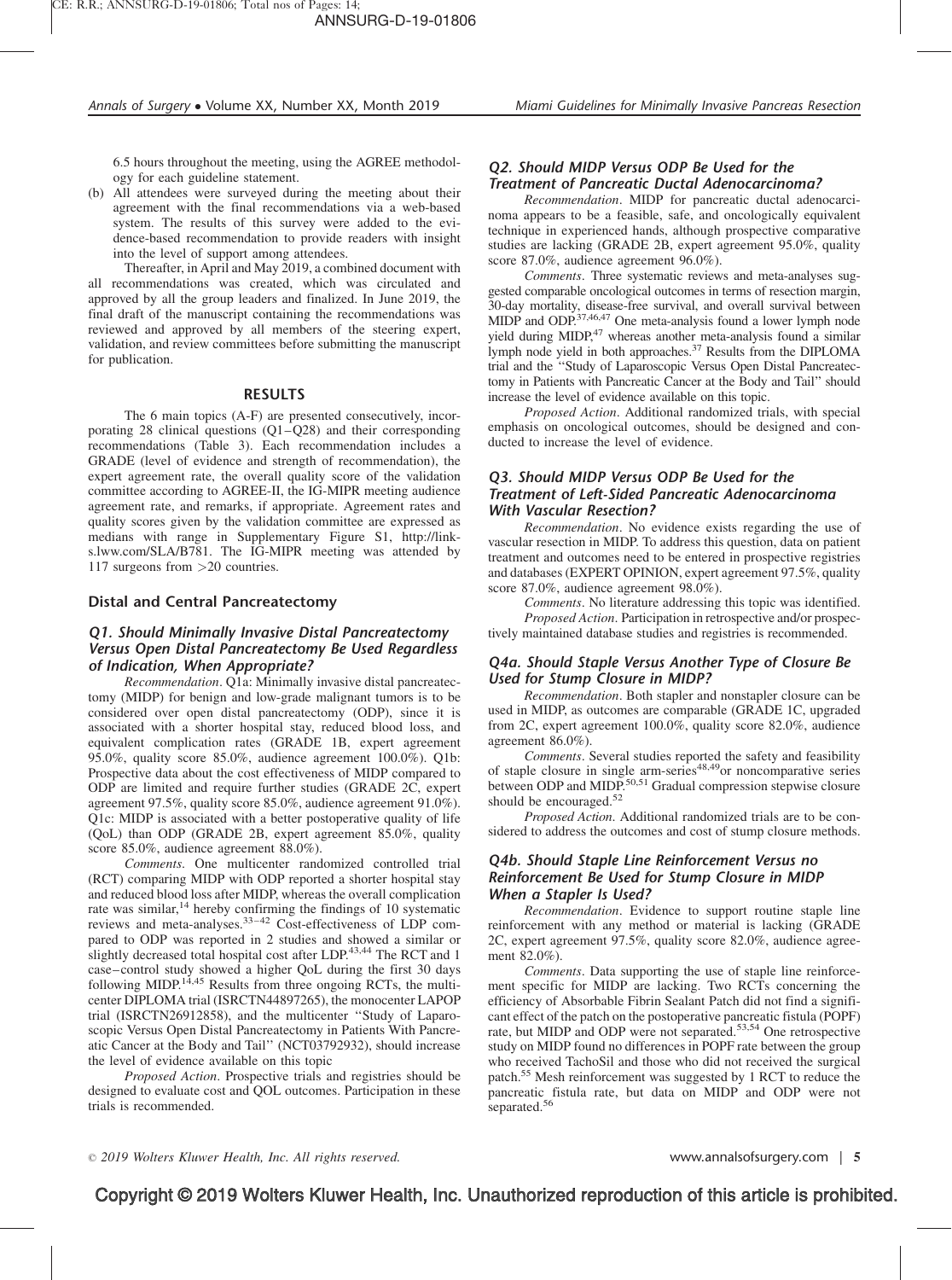## TABLE 3. Summary of Recommendations

|                        |                                                                                                                                                                                                                                                                                                                                                                                                                                                                             | <b>GRADE</b>   |
|------------------------|-----------------------------------------------------------------------------------------------------------------------------------------------------------------------------------------------------------------------------------------------------------------------------------------------------------------------------------------------------------------------------------------------------------------------------------------------------------------------------|----------------|
|                        | Distal and Central Pancreatectomy                                                                                                                                                                                                                                                                                                                                                                                                                                           |                |
| 1a                     | MIDP for benign and low-grade malignant tumors is to be considered over ODP since it is associated<br>with a shorter hospital stay, reduced blood loss, and equivalent complication rates.                                                                                                                                                                                                                                                                                  | 1B             |
| 1b                     | Prospective data about the cost effectiveness of MIDP compared to ODP is limited and requires further<br>studies.                                                                                                                                                                                                                                                                                                                                                           | 2C             |
| 1c                     | MIDP is associated with a better postoperative quality of life than ODP.                                                                                                                                                                                                                                                                                                                                                                                                    | 2B             |
| 2                      | MIDP for pancreatic ductal adenocarcinoma appears to be a feasible, safe, and oncologically efficient<br>technique in experienced hands, although prospective comparative studies are lacking.                                                                                                                                                                                                                                                                              | 2B             |
| 3                      | There is no evidence regarding the use of vascular resection in MIDP. To address this question data on<br>patients' treatment and outcomes need to be entered in prospective registries and databases.                                                                                                                                                                                                                                                                      | Expert opinion |
| 4a                     | Both stapler and nonstapler closure can be used in MIDP as outcomes are comparable.                                                                                                                                                                                                                                                                                                                                                                                         | 2C             |
| 4b                     | Evidence to support routine staple line reinforcement with any method or material is lacking.                                                                                                                                                                                                                                                                                                                                                                               | 2C             |
| 5                      | No studies exist specifically comparing minimally invasive spleen-preserving distal pancreatectomy with<br>open spleen-preserving distal pancreatectomy.                                                                                                                                                                                                                                                                                                                    | 2C             |
| 6                      | Both laparoscopic and robotic distal pancreatectomy are safe and feasible options. The use of either<br>technique should be based on surgeons' experience and local resources.                                                                                                                                                                                                                                                                                              | 2B             |
| 7a                     | The feasibility of minimally invasive central pancreatectomy has been reported, but the safety needs to<br>be confirmed before promoting its wide adoption. Studies comparing minimally invasive versus open<br>central pancreatectomy are inadequate in quality and quantity.                                                                                                                                                                                              | 1 <sup>C</sup> |
| 7b                     | Minimally invasive enucleation of pancreatic lesions in selected patients is an appropriate alternative to<br>open enucleation.                                                                                                                                                                                                                                                                                                                                             | 2B             |
|                        | Pancreatoduodenectomy                                                                                                                                                                                                                                                                                                                                                                                                                                                       |                |
| 8                      | There is insufficient data to recommend MIPD over OPD. Centers performing MIPD should be including<br>all their MIPD outcomes data into national and international registries, and prospectively maintained<br>pancreas database.                                                                                                                                                                                                                                           | 2A             |
| 9                      | Both MIPD and OPD are valid approaches for selected patients with a denocarcinoma.                                                                                                                                                                                                                                                                                                                                                                                          | 2B             |
| 10                     | No comparative data regarding MIPD vs OPD after neoadjuvant therapy exists and further investigation<br>is warranted.                                                                                                                                                                                                                                                                                                                                                       | Expert opinion |
| 11                     | Limited comparative data regarding vascular resection in MIPD vs OPD exist and further investigation is<br>warranted. MIPD with vascular resection should only be performed by highly experienced surgeons<br>and in high-volume centers.                                                                                                                                                                                                                                   | 1C             |
| 12                     | No evidence of superiority between LPD and RPD exists. Surgeon training, experience, and available<br>resources currently guide which approach is utilized.                                                                                                                                                                                                                                                                                                                 | 2C             |
| Patients and technique |                                                                                                                                                                                                                                                                                                                                                                                                                                                                             |                |
| 13                     | There are no contraindications for MIPR based on patient age, obesity or previous abdominal surgery.                                                                                                                                                                                                                                                                                                                                                                        | 1C             |
| 14                     | The evidence to suggest a relationship between comorbidity and the outcome of MIPR is limited in<br>quality and quantity.                                                                                                                                                                                                                                                                                                                                                   | 2C             |
| 15                     | No evidence exists which specifically addresses the relative benefits of any particular hemostatic<br>technique in MIPR                                                                                                                                                                                                                                                                                                                                                     | 1C             |
| 16                     | No evidence exists to clearly determine the appropriate timing or indication for conversion in MIPR.<br>Elective conversion should be considered based on surgeon experience, concern for patient safety or<br>failure to progress. The surgeon is expected to have expertise in various methods to control bleeding<br>in the event of hemorrhage that may require urgent conversion                                                                                       | 1C             |
|                        | Implementation and training                                                                                                                                                                                                                                                                                                                                                                                                                                                 |                |
| 17                     | The value of formal MIPR training is the safe introduction and expansion of MIPR. Participation in a<br>structured training program is strongly recommended for all surgeons undertaking MIPR. A structured<br>MIPR training program may include virtual reality simulation, inanimate biotissue models to practice<br>dissection and anastomotic techniques, surgical video review, on-site proctoring, and remote tele-                                                   | 1 <sup>C</sup> |
| 18                     | mentorship.<br>The annual individual surgeon's volume affects individual surgeon's outcomes. Single surgeon learning<br>curves for MIPR show improvements in operative time, blood loss, lymph node harvest and<br>complications with increased total volume/experience; however, the exact number remains to be                                                                                                                                                            | 2C             |
| 19                     | defined.<br>No specific studies assess prerequisites for MIPR. Experience in pancreatic surgery, including a formal<br>fellowship training or an established practice as a pancreatic surgeon, is advised. A two-surgeon                                                                                                                                                                                                                                                    | 1 <sup>C</sup> |
| 20                     | approach can be beneficial in the learning curve, although comparative evidence is lacking<br>Center volume strongly affects outcomes after MIPR and consideration of total pancreas resection<br>volume along with MIPR-specific volume is critical. MIPD should be performed in high-volume<br>centers since mortality (centers $\langle 10 \text{ MIPD/year} \rangle$ and morbidity (centers $\langle 20 \text{ MIPD/year} \rangle$ are worse                            | 1B             |
| 21                     | when performed in a low-volume setting.<br>No specific evidence exists on requirements for an MIPR program. However, centers undertaking MIPR<br>should consider including the following components: implementation of dedicated individual and<br>team training, having $>1$ surgeon performing MIPR at the Institution, monitoring outcomes of MIPR<br>for quality assurance, consideration of surgeon/institution volume of pancreas resections including<br><b>MIPR</b> | 2C             |

6 | www.annalsofsurgery.com 2019 Wolters Kluwer Health, Inc. All rights reserved.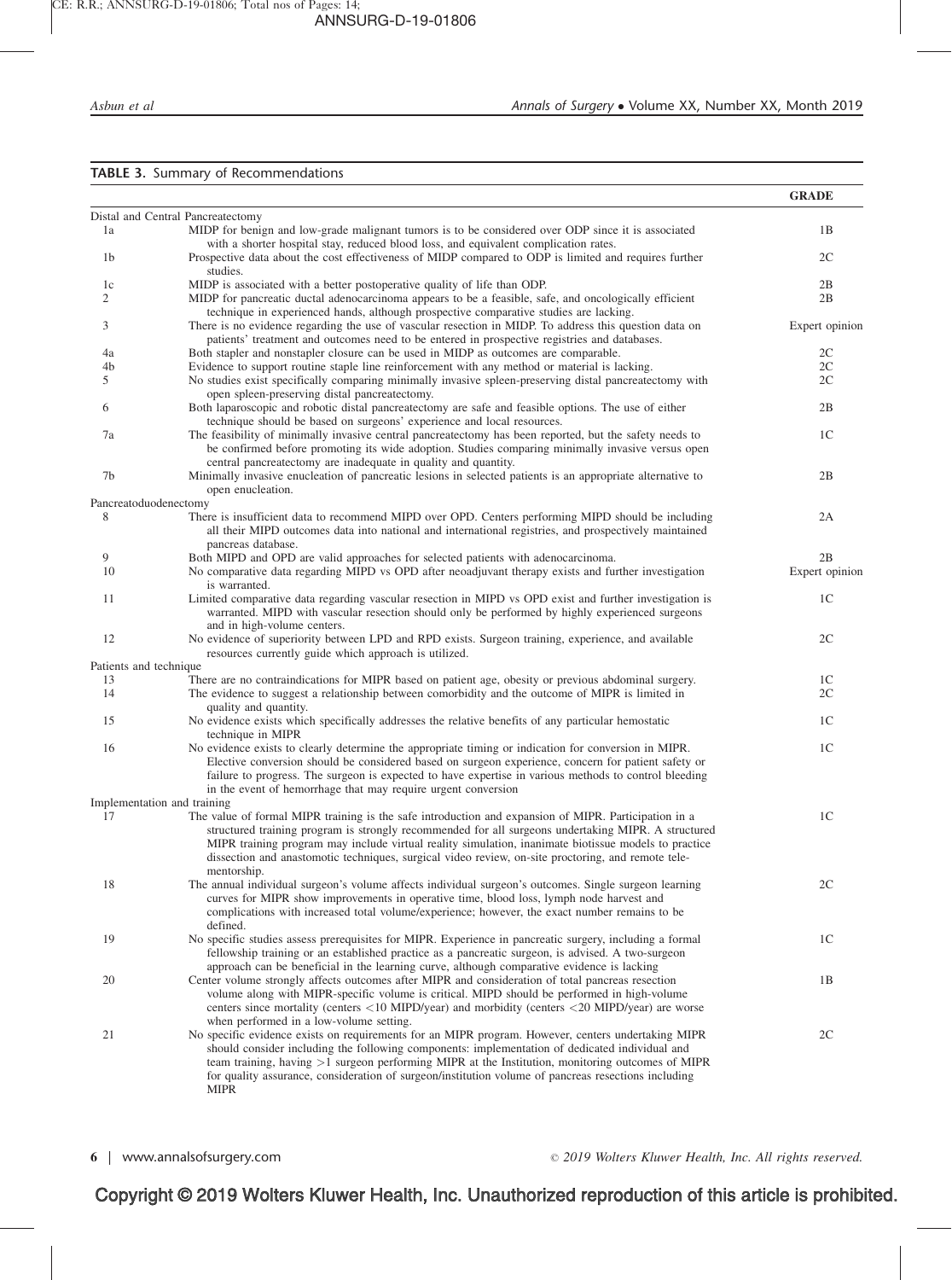## TABLE 3. (Continued)

|                 |                                                                                                                                                                                                                                                                                                                                    | <b>GRADE</b>   |
|-----------------|------------------------------------------------------------------------------------------------------------------------------------------------------------------------------------------------------------------------------------------------------------------------------------------------------------------------------------|----------------|
| Instrumentation |                                                                                                                                                                                                                                                                                                                                    |                |
| 22              | No documented advantages for any specific energy device have been reported.                                                                                                                                                                                                                                                        | Expert opinion |
| 23              | The development of instruments and enhanced visualization systems for MIPR should be encouraged.                                                                                                                                                                                                                                   | Expert opinion |
| Accountability  |                                                                                                                                                                                                                                                                                                                                    |                |
| 24              | There are currently several registries for MIPR in development. The inclusion of patient data into<br>thoughtfully organized and maintained regional, national and international registries supported by<br>Hepato-Pancreato-Biliary organizations is strongly encouraged to follow trends and outcomes, and to<br>assess quality. | Expert opinion |
|                 | Outcome monitoring of MIPD is essential for its safe and wide expansion. Inclusion into validated<br>regional, national and international registries is highly recommended.                                                                                                                                                        | Expert opinion |
| 26              | The development and the expansion of MIPR should be encouraged and monitored by national and<br>international societies through the promotion of specific working groups who will drive training and<br>registries to ensure patient safety and quality improvement.                                                               | Expert opinion |

Proposed Action. In addition to the action plan for question Q4a, future randomized trials should assess staple line reinforcement and type of stapler.

#### Q5. Should Minimally Invasive Spleen-Preserving Distal Pancreatectomy Versus Open Spleen-Preserving Distal Pancreatectomy Be Used?

Recommendation. No studies exist specifically comparing minimally invasive spleen-preserving distal pancreatectomy with open spleen-preserving distal pancreatectomy (GRADE 2C, expert agreement 100.0%, quality score 90.0%, audience agreement 98.0%).

Comments. No literature addressing this topic was identified. Proposed Action. Prospective database studies and registries should compare minimally invasive and open spleen-preserving

distal pancreatectomy. Q6. Should LDP Versus RDP Be Used for the Treatment

# of Left-Sided Pancreatic Lesions?

Recommendation. Both laparoscopic and robotic distal pancreatectomy are safe and feasible options. The use of either technique should be based on surgeons' experience and local resources (GRADE 1B, upgraded from 2B, expert agreement 100.0%, quality score 83.0%, audience agreement 96.0%).

Comments. Four meta-analyses and 1 propensity scorematched study suggested comparable surgical outcomes between laparoscopic and robotic distal pancreatectomy in terms of POPF rate<sup>57–61</sup> and overall morbidity.<sup>57–59,62</sup> Spleen-preservation rates might be higher during robotic pancreatectomy<sup>57,58,60</sup> or at least similar.<sup>59,61</sup> The oncological outcomes are not different between these modalities.<sup>58,63,64</sup>

Proposed Action. A randomized trial comparing LDP with RDP should be iniatiated, with special consideration to intraoperative complications, spleen preservation, and cost analysis.

## Q7a. Should Minimally Invasive Central Pancreatectomy Versus Open Central Pancreatectomy Be Used?

Recommendation. The feasibility of minimally invasive central pancreatectomy has been reported, but the safety needs to be confirmed before promoting its wide adoption. Studies comparing minimally invasive versus open central pancreatectomy are inadequate in quality and quantity (GRADE 1C upgraded from 2C, expert agreement 97.5%, quality score 84.0%, audience agreement 85.0%).

Comments. One cohort study compared minimally invasive to open central pancreatectomy and found a comparable complication rate with a shorter hospital stay in the minimally invasive group.<sup>65</sup> When comparing minimally invasive central pancreatectomy with laparoscopic extended distal pancreatectomy, the complication rate was higher, but the rate of new-onset diabetes mellitus was lower. A single-arm study reported an overall POPF rate of 51.0% after laparoscopic central pancreatectomy.<sup>66</sup>

Proposed Action. Prospective database studies and registries should be employed to improve the quality of evidence on this topic.

## Q7b. Should Minimally Invasive Enucleation Versus Open Enucleation of Pancreatic Lesions Be Used?

Recommendation. Minimally invasive enucleation of pancreatic lesions in selected patients is an appropriate alternative to open enucleation (GRADE 2B, expert agreement 97.5%, quality score 84.0%, audience agreement 92.0%).

Comments. Two meta-analyses compared minimally invasive with open enucleation and reported a shorter operative time, a shorter hospital stay, and comparable morbidity for the minimally invasive approach.<sup>67,68</sup> Open enucleation was mainly chosen for deep or posterior lesions,<sup>69</sup> larger or multiple tumors,<sup>70</sup> or expected malignancy.<sup>70,71</sup>

Proposed Action. Prospective database studies and registries are encouraged to improve the level of evidence on this topic.

#### Pancreatoduodenectomy

#### Q8. Should Minimally Invasive Pancreatoduodenectomy Versus Open Pancreatoduodenectomy Be Used Regardless of Indication, When Appropriate?

Recommendation. Insufficient data exist to recommend minimally invasive pancreatoduodenectomy (MIPD) over open pancreatoduodenectomy (OPD). Centers performing MIPD should be including all of their MIPD outcomes data into national and international registries, and prospectively maintained databases (GRADE 2A, expert agreement 90.0%, quality score 39.0%, audience agreement 92.0%).

Comments. Three RCTs comparing LPD to OPD have been published.15–17 Two single-center RCTs reported a shorter hospital stay in LPD.<sup>16,17</sup> The 1 multicenter RCT showed no difference in outcomes but was prematurely stopped because of safety concerns as a result of higher 90-day mortality in the LPD group ( $P = 0.2$ ).<sup>15</sup> In this trial, the major complication (Clavien-Dindo  $\geq$ 3) rate was comparable between the 2 approaches.<sup>15</sup> LPD was found to have a longer operative time. Short-term outcomes, mortality rates, overall costs, 30-day, and 90-day morbidity seem similar between MIPD and

2019 Wolters Kluwer Health, Inc. All rights reserved. www.annalsofsurgery.com | 7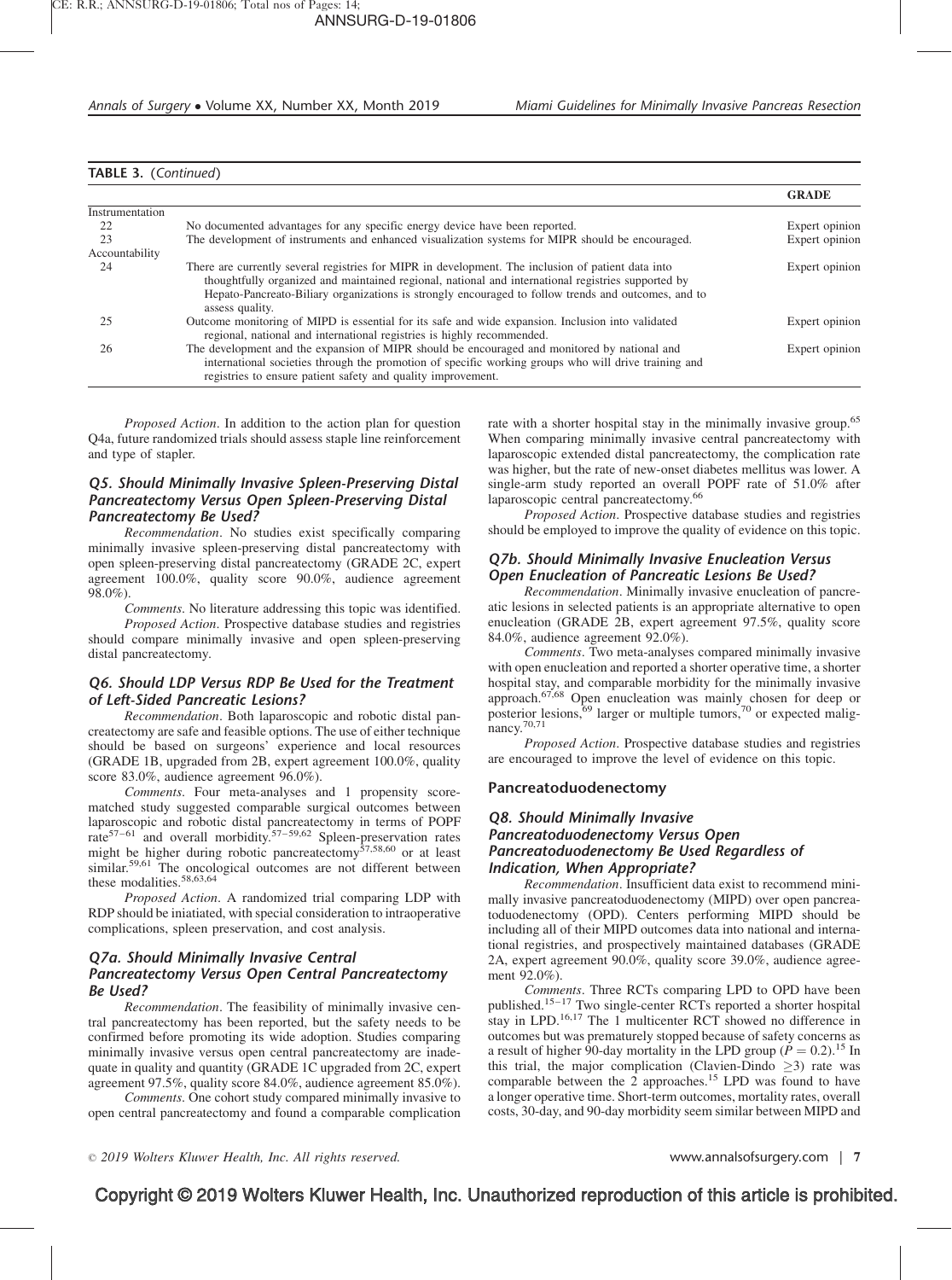OPD.5,6,12,13,15–17,72–111 Literature suggests MIPD should be limited to experienced surgeons in high-volume centers because of the long learning curve and the difficulty of the procedure.5,13,72,90,104,105

Proposed Action. Surgical societies should mandate centers performing MIPD and/or OPD to maintain a prospective database. To facilitate comparative analysis, additional randomized trials comparing MIPD and RPD, to OPD are encouraged. Trials should be performed only in centers where the MIPD learning curve has been completed.

#### Q9. Should MIPD Versus OPD Be Used for the Treatment of Periampullary Adenocarcinoma and Pancreatic Ductal Adenocarcinoma?

Recommendation. Both MIPD and OPD are valid approaches for selected patients with adenocarcinoma (GRADE 2B, expert agreement 92.5%, quality score 59.0%, audience agreement 91.0%).

Comments. Oncological outcomes are similar for the 2 approaches.<sup>78,80,89,98,99,104</sup> No difference has been observed in overall survival, 30- and 90-day mortality.<sup>78,84,95</sup> In 1 series, the progression-free survival was reported to be longer in MIPD.<sup>78</sup>

Proposed Action. As per Q8.

#### Q10. Should MIPD Versus OPD Be Used for the Treatment of Pancreatic Head Adenocarcinoma After Neoadjuvant Therapy?

Recommendation. No comparative data exist, and further investigation is warranted (Expert Opinion, downgraded from 2C, expert agreement 100.0%, quality score 30.0%, audience agreement 87.0%).

Comments. No literature addressing this topic was identified. Proposed Action. Centers with prospectively maintained databases that have experience with post-neoadjuvant MIPD are encouraged to address this question.

### Q11. Should MIPD Versus OPD Be Used for the Treatment of Pancreatic Head Ductal Adenocarcinoma Requiring Vascular Resection?

Recommendation. Limited comparative data exist, and further investigation is warranted. MIPD with vascular resection should only be performed by highly experienced surgeons and in high volume centers (GRADE 1C, upgraded from 2C, expert agreement 95.0%, quality score 41.0%, audience agreement 93.0%)

Comments. A retrospective cohort study reported comparable major complication rates after LPD and OPD with major vascular resection. However, in the OPD group, a higher proportion of complex segmental resections and repairs was performed compared with LPD.<sup>7</sup>

Proposed Action. Centers with prospectively maintained databases that have experience with MIPD vascular resections are encouraged to address this question. Special attention should be given to late complications related to anastomosis quality, such as thrombosis and need for reintervention.

## Q12. Should LPD Versus RPD Be Used for the Treatment of Pancreatic Head Lesions?

Recommendation. No evidence of superiority between LPD and RPD exists. Surgeon training, experience, and available resources currently guide which approach is utilized (GRADE 2C, expert agreement 95.0%, quality score 70.0%, audience agreement 98.0%).

Comments. Adequate comparisons of outcomes for LPD and RPD are limited in quantity and quality. Overall perioperative and short-term oncological outcomes are comparable with small, inconsistent differences reported between studies.<sup>91,112-115</sup>

Proposed Action. Randomized controlled trials comparing LPD with RPD are to be considered in high-volume centers by surgeons beyond the learning curve for each approach.

#### Patients and Technique

#### Q13. Are There Contraindications for MIPR, Related to Patient Age, obesity, or Complex Previous Abdominal Operations?

Recommendation. There are no contraindications for MIPR based on patient age, obesity, or previous abdominal surgery (GRADE 1C, upgraded from 2C, expert agreement 97.5%, quality score 70.0%, audience agreement 98.0%).

Remark. Visceral obesity and major abdominal surgery may increase operative time, surgical difficulty, and conversion rate. Relative contraindications do exist based on surgeon experience, comfort, center volume, and experience as well as intraoperative findings (eg, pancreatitis, high-risk pancreas) and events. These relative contraindications are especially relevant in the early experience of MIPR and in low-volume centers with less experience in pancreatic surgery.

Comments. In elderly patients, outcomes between MIPR and the open approaches are comparable.<sup>103,110,116–118</sup> When comparing obese patients with normal weight patients undergoing LDP, obese patients had an increased operative time and blood loss, whereas POPF and major complication rates were comparable.<sup>119</sup> When comparing RPD vsersus OPD in obese patients, those undergoing RPD had a shorter operative time, less estimated blood loss, and a lower POPF rate.<sup>83</sup> In a case-matched study comparing patients with previous upper abdominal surgery to patients without such previous surgery, no differences were found.<sup>120</sup>

Proposed Action. Prospective database studies and registries should improve the quality of evidence on this recommendation.

#### Q14. Does MIPR Offer Advantages Over the Open Approach for Patients With Elevated Comorbidity?

Recommendation. The evidence to suggest a relationship between comorbidity and the outcome of MIPR is limited in quality and quantity (GRADE 2C, expert agreement 97.5%, quality score 55.0%, audience agreement 75.0%).

Comments. One study compared LDP with ODP and performed subgroup analyses in high-risk patients (ASA III–IV). The high-risk LDP group ( $n = 15$ ) showed a shorter operative time, less blood loss, a higher rate of spleen preservation, fewer complications, and a shorter hospital stay compared with high-risk ODP ( $n = 32$ ).<sup>120</sup>

Proposed Action. Centers with prospectively maintained databases should compare both approaches, stratify, and do subgroup analysis according to patient comorbidity. A comorbidity index specific for pancreatic surgery should be developed and validated.

#### Q15. What Are the Optimal Techniques for Control of Hemorrhage During MIPR?

Recommendation. No evidence exists which specifically addresses the relative benefits of any particular hemostatic technique in MIPR (GRADE 1C, upgraded from 2C, quality score 50.0%, audience agreement 89.0%).

Comments. No literature addressing this topic was identified.

Proposed Action. Experienced surgeons with low intraoperative bleeding rates should publish their techniques of prevention and control of bleeding. A collaborative expert opinion manuscript is encouraged.

8 | www.annalsofsurgery.com 2019 Wolters Kluwer Health, Inc. All rights reserved.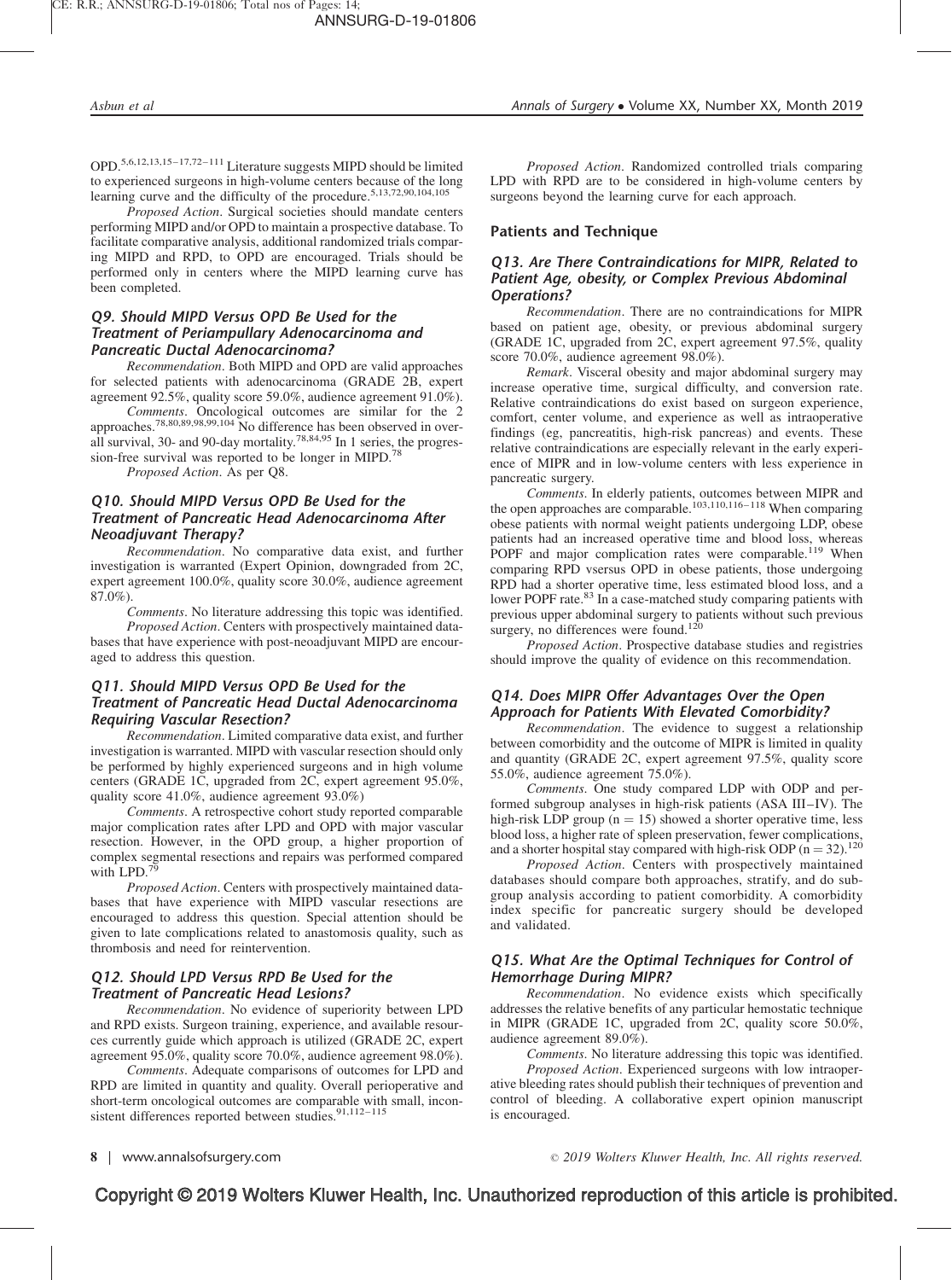## Q16. When Should a Surgeon Consider Conversion to an Open Approach (Contributing Factors and Timing of Conversion)?

Recommendation. No evidence exists to clearly determine the appropriate timing or indication for conversion in MIPR. Elective conversion should be considered based on surgeon experience, concern for patient safety, or failure to progress. The surgeon is expected to have expertise in various methods to control bleeding in the event of hemorrhage that may require urgent conversion (GRADE 1C, upgraded from 2C, expert agreement 97.5%, quality score 38.0%, audience agreement 100.0%).

Comments. Risk factors associated with an increased conversion rate are smoking, elevated BMI, surgeon case experience, and malignancy.<sup>121–126</sup> No studies specifically assessed the timing of conversion.

Proposed Action. Authors are encouraged to record reasons for conversion, elective/preemptive versus urgent, and timing of conversion.

#### Training and Implementation

#### Q17. What Is the Value of Formal MIPR Training?

Recommendation. The value of formal MIPR training is the safe introduction and expansion of MIPR. Participation in a structured training program is strongly recommended for all surgeons undertaking MIPR. A structured MIPR training program may include virtual reality simulation, inanimate biotissue models to practice dissection and anastomotic techniques, surgical video review, on-site proctoring, and remote tele-mentorship (GRADE 1C, upgraded from 2C, expert agreement 97.5%, quality score 79.0%, audience agreement 95.0%).

Comments. Training programs for MIDP,<sup>18</sup> LPD,<sup>19</sup> and RPD<sup>20</sup> have been described. A steep increase in the use of MIDP was seen after training, and blood loss and conversion rate decreased.<sup>18</sup> Surgical outcomes of LPD during and after training were in line with those of OPD.<sup>19</sup> The training program for RPD describes a structured training that consists of the following steps: virtual reality simulation, biotissue curriculum, video library training, intraoperative evaluation, and skill maintenance with ongoing assessment.<sup>20</sup> The evaluation of the RPD training program showed that fellows increasingly performed a complete procedure.<sup>127</sup> The first 2 steps of the RPD training program are reported separately; step 1 is a virtual reality robotic simulation curriculum<sup>128</sup> and step 2 a biotissue drill on the robot simulating the steps of PD.<sup>129</sup> Both show improvement of outcomes after completing these steps.

Proposed Action. HPB training programs should specify whether MIS is part of their curriculum and if so, formalize its structure.

## Q18. Does Surgeon Volume Affect Outcomes After MIPR?

Recommendation. The annual individual surgeon's volume affects individual surgeon's outcomes. Single surgeon learning curves for MIPR show improvements in operative time, blood loss, lymph node harvest, and complications with increased total volume/ experience; however, the exact number remains to be defined (Grade 2C, expert agreement 95.0%, quality score 77.0%, audience agreement 96.0%).

Comments. Depending on the outcome that was used to assess the learning curve, 10 to 40 cases have been described to be required to reach proficiency in LDP.<sup>66,130-136</sup> For RDP, the number of cases described is 7 to 37.131,137,138 In LPD learning curve, related improvements in outcome were seen after  $10-50$  cases.<sup>66,139-142</sup> For RPD, 20 to 40 cases have been described as needed to overcome the learning curve.74,138,143,144 Data on annual surgeon volume are not available.

Proposed Action. More studies are needed to address the optimal metric to assess the minimum number of cases needed to accomplish competency and good outcomes. Multi-institutional studies and registries are likely the best sources of data. Outcomes and video assessment studies are encouraged.

#### Q19. Are There Recommended Prerequisites for Surgeons Embarking on MIPR? Should the Presence of a Second Surgeon Be Required During Early Learning Curve?

Recommendation. No specific studies assess prerequisites for MIPR. Experience in pancreatic surgery, including a formal fellowship training or an established practice as a pancreatic surgeon, is advised. A 2-surgeon approach can be beneficial in the learning curve, although comparative evidence is lacking (GRADE 1C, upgraded from 2C, expert agreement 97.5%, quality score 77.0%, audience agreement 98.0%).

Comments: No evidence exists on a 2-surgeon approach in MIPR. A study comparing outcomes of LDP performed by expert surgeons and surgeons in training reports comparable outcomes.<sup>145</sup>

Proposed Action: Centers performing MIPR are recommended to participate in prospective registries and include these data points.

#### Q20. Does Center Volume Affect Outcomes of MIPR?

Recommendation. Center volume strongly affects outcomes after MIPR and consideration of total pancreas resection volume along with MIPR specific volume is critical. MIPD should be performed in high volume centers since mortality (for centers performing <10 MIPD/year) and morbidity (for centers performing <20 MIPD/year) are worse when performed in a low volume setting (GRADE 1B, expert agreement 97.5%, quality score 82.0%, audience agreement 85.0%).

Comments. Center volume is associated with morbidity<sup>105,146</sup>and mortality<sup>72,104,147</sup> when PD<sup>104,105,147</sup> and MIPD volume are analyzed.72,146 A decreased complication rate was seen in centers performing  $>$  20 MIPD/year<sup>146</sup> or  $>$  20 total PD/year.<sup>105</sup> Mortality rates decreased from an annual volume of >10 total PD or MIPD.72,104,147

Proposed Action. Centers performing MIPR are recommended to participate in prospective registries. As a result, more data regarding center volume and outcomes will become accessible.

#### Q21. What Are Essential Requirements for a MIPR Program?

Recommendation. No specific evidence exists on requirements for a MIPR program. However, centers undertaking MIPR should consider including the following components: implementation of dedicated individual and team training, having >1 surgeon performing MIPR at the institution, monitoring outcomes of MIPR for quality assurance, consideration of surgeon/institution volume of pancreas resections including MIPR (GRADE 2C, upgraded from EXPERT OPINION, expert agreement 97.5%, quality score 75.0%, audience agreement 93.0%).

Comments. No literature addressing this topic was identified. Proposed Action. Centers and surgeons embarking in MIPR should use these guidelines as they develop a new MIPR

2019 Wolters Kluwer Health, Inc. All rights reserved. www.annalsofsurgery.com | 9

# Copyright © 2019 Wolters Kluwer Health, Inc. Unauthorized reproduction of this article is prohibited.

program.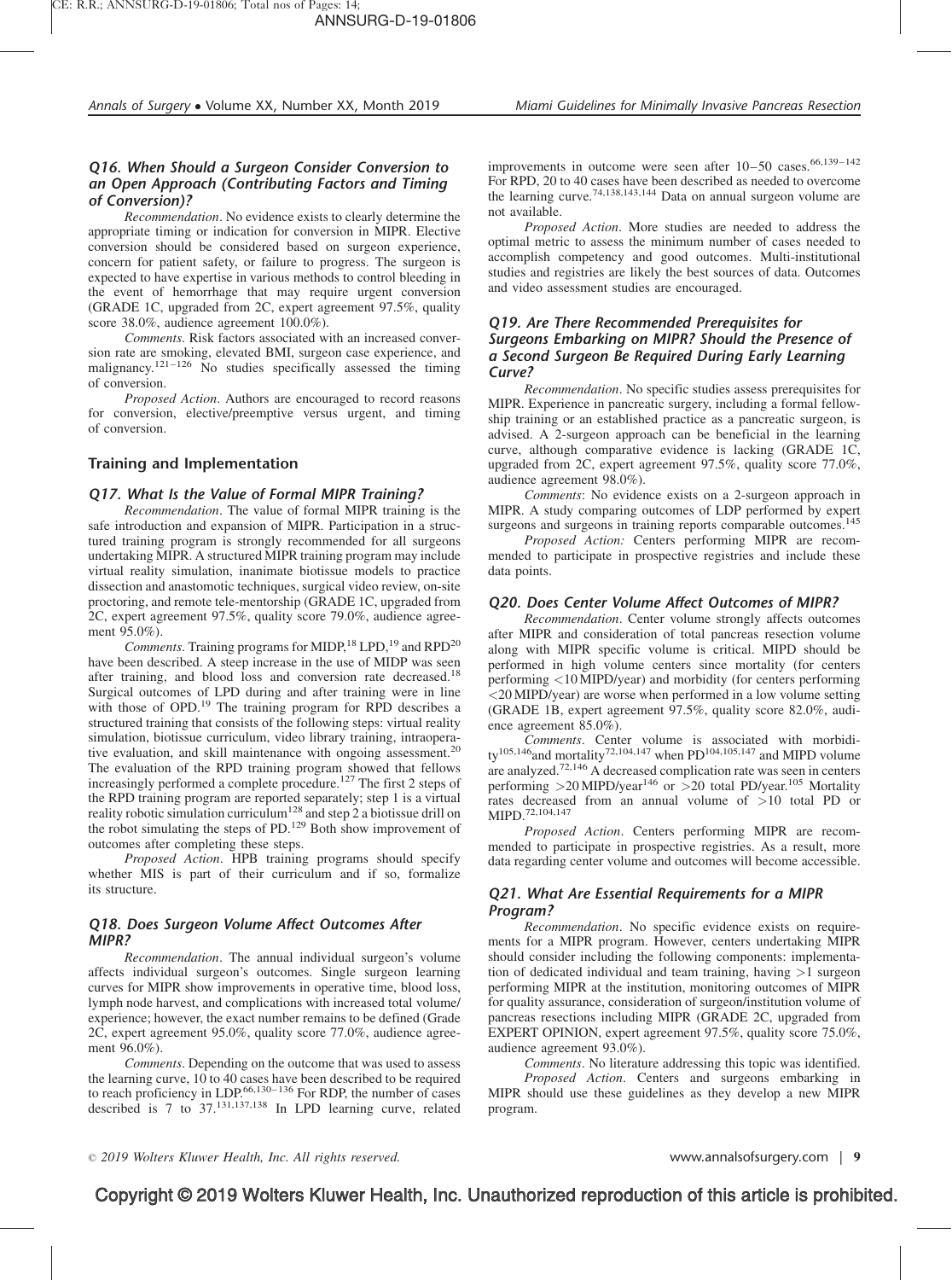#### Instrumentation

## Q22. Do Safety Advantages Exist for Specific Energy Devices?

Recommendation. No documented advantages for any specific energy device have been reported (GRADE expert opinion, downgraded from 2C, expert agreement 100.0%, quality score 51.0%, audience agreement 96.0%).

Comments. No literature addressing this topic was identified. Proposed actions: Each surgeon should use the energy device they favor and are most familiarized with.

#### Q23. Does a Need Exist to Develop New Instrumentation for MIPR?

Recommendation. The development of instruments and enhanced visualization systems for MIPR should be encouraged (EXPERT OPINION, downgraded from 2C, expert agreement 97.5%, quality score 63.0%, audience agreement 89.0%).

Comments. Two studies regarding the use of augmented reality in pancreatic surgery concluded that this approach might increase surgical efficacy.148,149

Proposed Action. Cooperation between surgeons and industry should be encouraged for the production of specific instrumentation for MIPR.

#### Accountability

All recommendations regarding accountability are based on expert opinion, as a result of lacking evidence.

## Q24. What is the Current Status and Value of Registries for MIPR?

Recommendation. There are currently several registries for MIPR in development. The inclusion of patient data into thoughtfully organized and maintained regional, national, and international registries supported by HPB organizations is strongly encouraged to follow trends and outcomes, and to assess quality (EXPERT OPIN-ION, expert agreement 100.0%, quality score 82.0%, audience agreement 100.0%).

Comments. No literature addressing this topic was identified. Several registries have been established on the last 5 years and served as the source for multiple MIPR-related reports.

Proposed actions: Surgical societies and pancreatic surgery consortiums should consider raising awareness on the benefits of participating in a registry and award some type of recognition to the participant institutions.

### Q25. For MIPD, Should It Be Mandatory to Follow Outcomes and Belong to a Registry?

Recommendation. Outcome monitoring of MIPD is essential for its safe and wide expansion. Inclusion into validated regional, national, and international registries is highly recommended (Expert Opinion, expert agreement 100.0%, quality score 82.0%, audience agreement 98.0%).

Comments. No literature addressing this topic was identified. Proposed Action. It should be mandatory and considered standard of care to follow outcomes in a prospectively-maintained database for centers performing MIPD. This recommendation should also be applied to OPD.

#### Q26. What Should Be the Role of Surgical Societies in the Development and Implementation of MIPR?

Recommendation. The development and the expansion of MIPR should be encouraged and monitored by national and international societies through the promotion of specific working groups who will drive training and registries to ensure patient safety and quality improvement (Expert Opinion, expert agreement 97.5%, quality score 82.0%, audience agreement 100.0%).

Comments. No literature addressing this topic was identified. Proposed Action: Creation and implementation of international and national MIPR working groups should occur within existing HPB societies and chapters.

#### **DISCUSSION**

MIPR has seen rapid development over the past decade and outcomes, particularly for MIPD, have varied significantly. Although experienced centers have reported excellent outcomes, suboptimal results have also been reported, and there are multiple anecdotal accounts of poor outcomes that are not recorded in the literature. This variance calls for attention to the lack of directives on how to appropriately train, safely implement, and expand MIPR.

One should not expect the current evidence-based guidelines would address and solve all issues related to MIPR. They should rather be seen as a progressive step in what hopefully would be a continuous international collaborative effort for the unbiassed assessment and appropriate dissemination of MIPR. These guidelines also underline areas in which further research and development are needed.

It appears that open, laparoscopic, and robotic pancreas resections are all here to stay. The first randomized trials are now available, which compare outcomes between these approaches. Apart from designing new randomized trials, future studies should also help us better understand the role that each approach plays.

More importantly, future studies should focus on how these technical advances can make the operation better and reduce known complications such as pancreatic fistula, delayed gastric emptying, and infections.

The IG-MIPR meeting was organized to review the available evidence, design evidence-based recommendations among a wide range of open, laparoscopic, and robotic international pancreas experts, and develop specific guideline statements through a rigorous methodology. The guidelines have been endorsed by 8 major surgical societies who participated in the planning and execution of the meeting. This process illustrates a true international collaborative effort with a group of experts from >20 countries.

During the first Delphi, only 3 recommendations did not reach 85% consensus among the 40 voting experts (4b, 14b, and 18). Per the established methodology, validation committee members, reviewers, and the chair of IG-MIPR (HA) did not participate in the voting. For the second Delphi, modifications were made based on the feedback received on the first Delphi and all three statements passed the 85.0% minimal approval rate. All statements approved on the Delphi process were presented in the meeting for audience voting and validation statement regarding the absence of contraindications to MIPR in high-risk patients had an 82.0% audience approval but was excluded by the Validation Committee as it was redundant. The expert and audience approvals, as well as quality scores provided by the Validation Committee, varied among PICO and Non-PICO questions (Supplementary Figure S1, [http://links.lww.com/SLA/](http://links.lww.com/SLA/B781) [B781](http://links.lww.com/SLA/B781)). Experts' approval for all the statements after the second Delphi was 97.5% (85.0–100.0, median and range), the audience agreement was  $94.3\%$  (51.1–100.0), and quality scores by the Validation Committee were 75.0% (29.0–90.0). Despite high expert and audience approval rates, and high-quality scores for left pancreatectomy [97.5% (85.0–100); 91.8% (82.0–100.0); 85.0% (82.0– 90.0); respectively], quality scores for MIPD were low [95.0% (90.0–100.0); 91.6% (87.3–98.1); 41.0% (30.0–70.0)]. Non-PICO

10 | www.annalsofsurgery.com  $\degree$  2019 Wolters Kluwer Health, Inc. All rights reserved.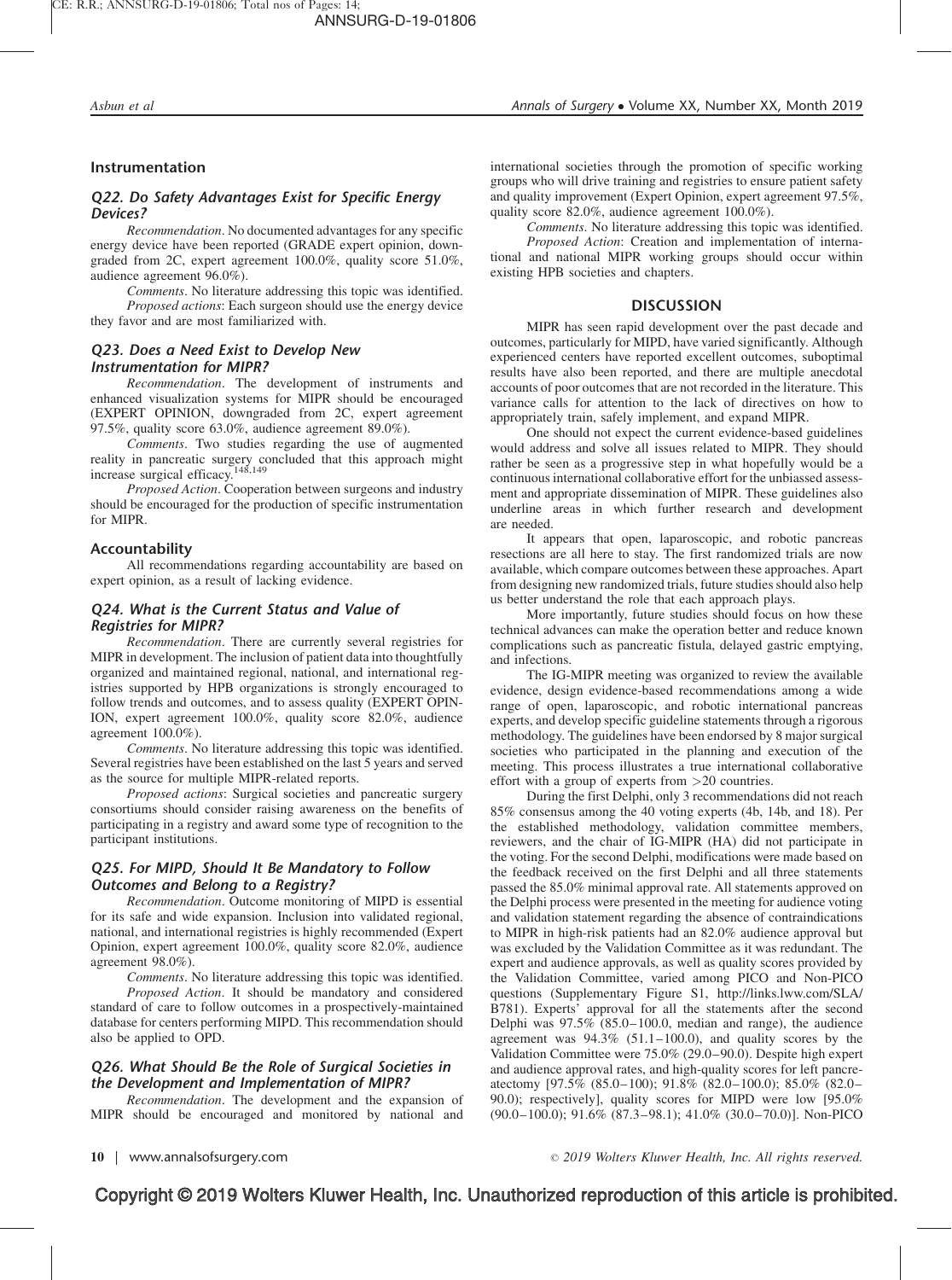questions followed the same trend of high expert and audience agreements, with a quality score of  $70.0\%$  [97.5% (87.5–100.0); 95.6% (51.1–100.0); 70.0% (29.0–82.0)].

The main purpose of the PICO questions  $(Q1-12)$  was to compare MIPR with OPR in aspects such as surgical outcomes, QoL, costs, and feasibility. When comparing MIDP with MIPD, MIDP has a greater number of studies, and the evidence level is higher, resulting in recommendations which are more clearly favoring MIPR. Nevertheless, despite good quality scores, there are still insufficient data on spleen preservation, best pancreatic stump closure methods, and central pancreatectomy, both for open and MIPR.

Three randomized studies have directly compared LPD and OPD, with contradicting results with respect to safety, and replicability. Two of these studies favoring LPD<sup>16,17</sup> are limited by small numbers and by being from a single-institution/surgeon highly experienced in MIS. The one study showing negative result for LPD,<sup>15</sup> appeared to be better designed, was multi-institutional and included a larger number of patients. However, the study was limited by the surgeons' experience on MIPD, as a surgeon was qualified to participate in the study after completing only 20 MIPDs. This seems to be reflected in the type of complications that led to the trend of increased mortality in the MIPD group, which resulted in early termination of the study.

During the process of developing the IG-MIPR guidelines, it became evident that in every perioperative phase of MIPR, both an opportunity and a need exist for further research. Preoperatively, there are gaps in the understanding which is the best comorbidity assessement to use for pancreatic surgery. An objective analysis of which parameters would better select patients and favor or contraindicate a particular approach, is needed.

Intraoperatively, there are very few studies addressing preemptive vascular control, timing, and reason for conversion. Goodquality, comparative studies on the best ways to address the pancreato-jejunostomy in MIPD and pancreas stump closure in MIDP are also lacking. Postoperatively, studies on QoL and analysis of costs are limited.

The need for data registries and formal training in MIPR was also repeatedly stressed during the meeting. Also, the definition of high- and low-volume centers and their role in MIPR needs to be improved. In the future, the combination of mandatory outcomes recording and formal MIPR training programs will likely lead to national hospital accreditation to MIPR. Based on the current evidence, it was recommended that centers should perform at least 20 MIPD per year to prevent increased morbidity as compared to OPD.

A main point of the meeting was emphasizing that MIPR has progressive levels of technical refinement that range from enucleations to highly complex surgeries with vascular resections. As such, it was agreed that centers should have a process for safe implementation of MIPR and participation in registries, which allow for future comparative studies. Evaluation of a particular procedure's benefit is better done in places that have already attained the learning curve for MIPR. Nevertheless, better studies are needed to assess what is, and how to address such a learning curve.

During the meeting, it was also stressed that similar standards should apply to open pancreas resections. Clear expert and audience agreement advocated that following outcomes and participation in registries should also be mandated for OPD.

With the recent rapid growth of MIPR, the Miami Guidelines provide up-to-date evidence as well as expert opinion. As technology advances, adoption increases, registries are expanded, and collaborative studies are produced, and there will be a need to revisit these guidelines in future years. Updates should be done using a strict methodology and fostering participation and partnership of a focused, but diverse group of international experts.

#### SUMMARY

The IG-MIPR effort illustrates a strong collaboration of multiple and diverse pancreas experts from around the world, bridging the domains of open, laparoscopic, and robotic surgery.

The Miami Guidelines are a starting point. As more and more studies are being done to increase the knowledge available in MIPR, better evidence will come to light on the differences in outcomes between open, laparoscopic, and robotic surgery, costs variance, QoL, the rationale for conversion, and best ways for training and implementation.

What is clear is that laparoscopic, robotic, and open pancreas resections each have a role. Future randomized trials and studies should focus on better understanding the specific utility and benefits of each approach and how technical advances can improve outcomes. The recommendations defined during the IG-MIPR Miami meeting should guide current pancreas surgeons and institutions on the role of MIPR in pancreatic surgery, foster its safe implementation, and guide future advances.

#### ACKNOWLEDGMENT

The authors acknowledge Isabel Rodriguez-Morgan for her invaluable support as well as Julie Zimmett and the Baptist Health Continuing Medical Education Department.

The authors also acknowledge Baptist Health Foundation and the following Surgical Societies for their financial support to the MIPR meeting:

- Tier 1 support: AHPBA, SAGES, SSAT.
- Tier 2 support: IHPBA, E-AHPBA, EAES, SSO.

#### REFERENCES

- 1. Røsok BI, Marangos IP, Kazaiyan AM, et al. Single-centre experience of laparoscopic pancreatic surgery. Br J Surg. 2010;97:902–909.
- 2. Song KB, Kim SC, Park JB, et al. Single-center experience of laparoscopic left pancreatic resection in 359 consecutive patients: changing the surgical paradigm of left pancreatic resection. Surg Endosc. 2011;25:3364-3372.
- 3. Butturini G, Partelli S, Crippa S, et al. Perioperative and long-term results after left pancreatectomy: A single-institution, non-randomized, comparative<br>study between open and laparoscopic approach. Surg Endosc. 2011;25:2871–2878.
- 4. Jayaraman S, Gonen M, Brennan MF, et al. Laparoscopic distal pancreatectomy: evolution of a technique at a single institution.  $J Am$  Coll Surg. 2010;211:503–509.
- 5. Asbun HJ, Stauffer JA. Laparoscopic vs open pancreaticoduodenectomy: overall outcomes and severity of complications using the accordion severity grading system.  $J Am$  Coll Surg.  $2012:215:810-819$ .
- 6. Chalikonda S, Aguilar-Saavedra JR, Walsh RM. Laparoscopic roboticassisted pancreaticoduodenectomy: a case-matched comparison with open resection. Surg Endosc. 2012;26:2397–2402.
- 7. Abu Hilal M, Jain G, Kasasbeh F, et al. Laparoscopic distal pancreatectomy: critical analysis of preliminary experience from a tertiary referral centre. Surg Endosc Other Interv Tech. 2009;23:2743–2747.
- 8. Stauffer JA, Coppola A, Mody K, et al. Laparoscopic versus open distal pancreatectomy for pancreatic adenocarcinoma. World J Surg. 2016;40:1477–1484.
- 9. Kooby DA, Gillespie T, Bentrem D, et al. Left-sided pancreatectomy: a multicenter comparison of laparoscopic and open approaches. Ann Surg. 2008;248:438–446.
- 10. Kooby DA, Hawkins WG, Schmidt CM, et al. A multicenter analysis of distal pancreatectomy for adenocarcinoma: is laparoscopic resection appropriate? J Am Coll Surg. 2010;210:779–785.
- 11. Mabrut JY, Fernandez-Cruz L, Azagra JS, et al. Laparoscopic pancreatic resection: Results of a multicenter European study of 127 patients. Surgery. 2005;137:597–605.
- 12. Zureikat AH, Postlewait LM, Liu Y, et al. A multi-institutional comparison of perioperative outcomes of robotic and open pancreaticoduodenectomy. Ann Surg. 2016;264:640–649.

2019 Wolters Kluwer Health, Inc. All rights reserved. www.annalsofsurgery.com | 11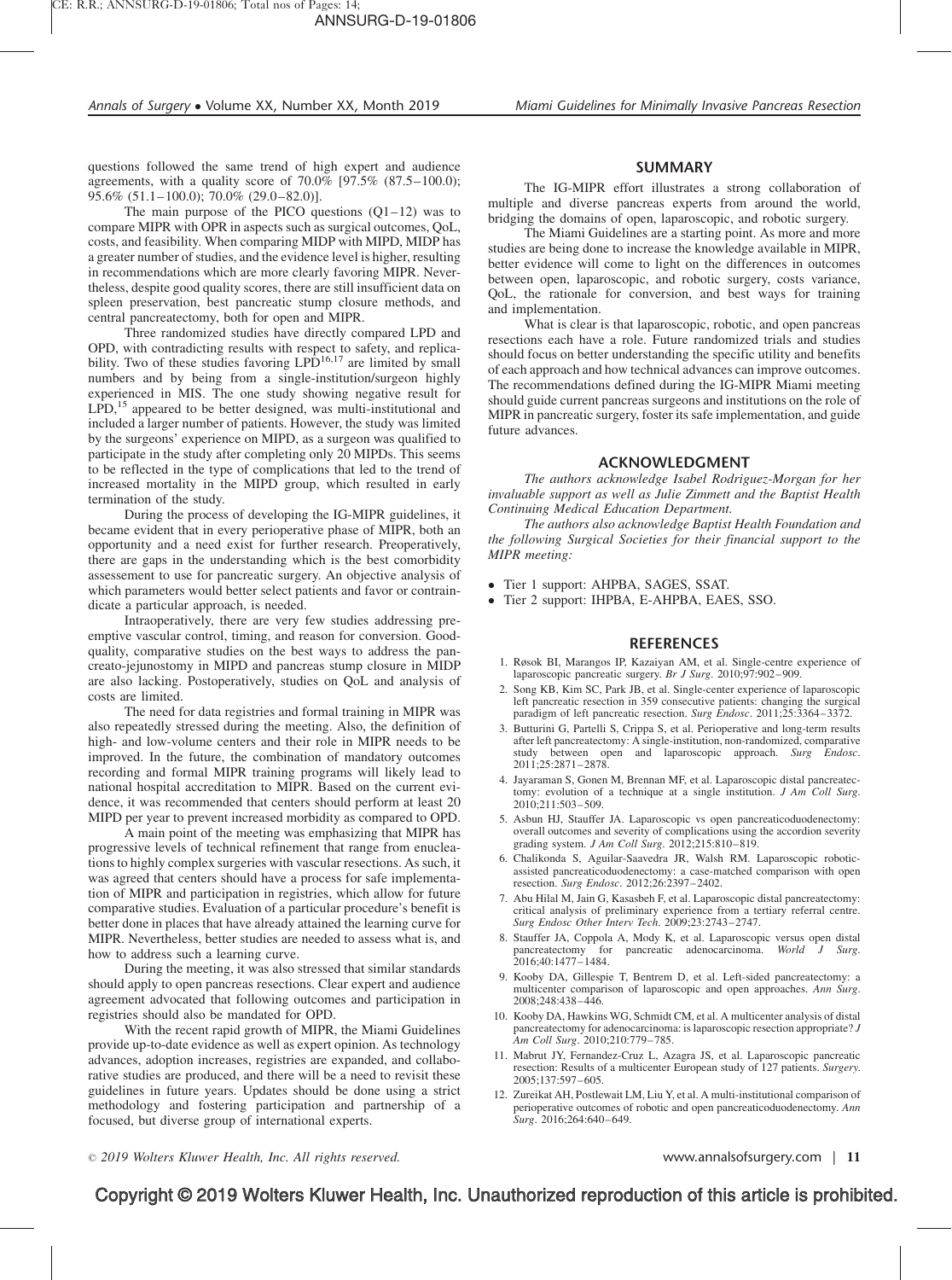- 13. Nassour I, Wang SC, Christie A, et al. Minimally invasive versus open pancreaticoduodenectomy. Ann Surg. 2018;268:151–157.
- 14. de Rooij T, van Hilst J, van Santvoort H, et al. Minimally invasive versus open distal pancreatectomy (LEOPARD): a multicenter patient-blinded randomized controlled trial. Ann Surg. 2019;269:2–9.
- 15. van Hilst J, De Rooij T, Bosscha K, et al. Laparoscopic versus open pancreatoduodenectomy for pancreatic or periampullary tumours (LEOP-ARD-2): a multicentre, patient-blinded, randomised controlled phase 2/3 trial. Lancet Gastroenterol Hepatol. 2019;4:199–207.
- 16. Poves I, Burdío F, Morató O, et al. Comparison of perioperative outcomes between laparoscopic and open approach for pancreatoduodenectomy. Ann Surg. 2018;268:1.
- 17. Palanivelu C, Senthilnathan P, Sabnis SC, et al. Randomized clinical trial of laparoscopic versus open pancreatoduodenectomy for periampullary tumours. Br J Surg. 2017;104:1443–1450.
- 18. De Rooij T, Van Hilst J, Boerma D, et al. Impact of a nationwide training program in minimally invasive distal pancreatectomy (LAELAPS). Ann Surg. 2016;264:754–762.
- 19. de Rooij T, van Hilst J, Topal B, et al. Outcomes of a multicenter training program in laparoscopic pancreatoduodenectomy (LAELAPS-2). Ann Surg. 2019;269:344–350.
- 20. Knab LM, Zureikat AH, Zeh HJ, et al. Towards standardized robotic surgery in gastrointestinal oncology. Langenbeck's Arch Surg. 2017;402:1003–1014.
- 21. Vollmer CM, Asbun HJ, Barkun J, et al. Proceedings of the first international state-of-the-art conference on minimally-invasive pancreatic resection (MIPR). Hpb. 2017;19:171–177.
- 22. Bassi C, Andrianello S. Identifying key outcome metrics in pancreatic surgery, and how to optimally achieve them. HPB. 2017;19:178–181.
- 23. Montagnini AL, Røsok BI, Asbun HJ, et al. Standardizing terminology for minimally invasive pancreatic resection. HPB. 2017;19:182–189.
- 24. van Hilst J, de Rooij T, Abu Hilal M, et al. Worldwide survey on opinions and use of minimally invasive pancreatic resection. Hpb. 2017;19:190–204.
- 25. Røsok BI, de Rooij T, van Hilst J, et al. Minimally invasive distal pancreatectomy. HPB. 2017;19:205–214.
- 26. Kendrick ML, van Hilst J, Boggi U, et al. Minimally invasive pancreato-duodenectomy. HPB. 2017;19:215–224.
- 27. Conlon KC, de Rooij T, van Hilst J, et al. Minimally invasive pancreatic resections: cost and value perspectives. HPB. 2017;19:225-233.
- 28. Hogg ME, Besselink MG, Clavien PA, et al. Training in Minimally invasive pancreatic resections: a paradigm shift away from ''See one, Do one, Teach one.''. HPB. 2017;19:234–245.
- 29. Barkun J, Fisher W, Davidson G, et al. Research considerations in the evaluation of minimally invasive pancreatic resection (MIPR). HPB. 2017;19:246–253.
- 30. SIGN 50: a guideline developer's handbook. Available at: [https://](https://www.sign.ac.uk/sign-50.html) [www.sign.ac.uk/sign-50.html. Accessed May 1, 2019.](https://www.sign.ac.uk/sign-50.html)
- 31. Grading Tutorial. Available at: [https://www.uptodate.com/home/grading](https://www.uptodate.com/home/grading-tutorial)[tutorial. Accessed May 1, 2019.](https://www.uptodate.com/home/grading-tutorial)
- 32. AGREE II: advancing guideline development, reporting and evaluation in health care. Can Med Assoc J. 2010;182:E839-E842.
- 33. Jin T, Altaf K, Xiong JJ, et al. A systematic review and meta-analysis of studies comparing laparoscopic and open distal pancreatectomy. HPB. 2012;14:711–724.
- 34. Venkat R, Edil BH, Schulick RD, et al. Laparoscopic distal pancreatectomy is associated with significantly less overall morbidity compared to the open technique: a systematic review and meta-analysis. Ann Surg. 2012;255:1048–1059.
- 35. Jusoh AC, Ammori BJ. Laparoscopic versus open distal pancreatectomy: a systematic review of comparative studies. Surg Endosc. 2012;26:904-913.
- 36. Mehrabi A, Hafezi M, Arvin J, et al. A systematic review and meta-analysis of laparoscopic versus open distal pancreatectomy for benign and malignant lesions of the pancreas: it's time to randomize. Surg (United States). 2015;157:45–55.
- 37. Nakamura M, Nakashima H. Laparoscopic distal pancreatectomy and pancreatoduodenectomy: is it worthwhile? A meta-analysis of laparoscopic pancreatectomy. J Hepatobiliary Pancreat Sci. 2013;20:421-428.
- 38. Nigri GR, Rosman AS, Petrucciani N, et al. Metaanalysis of trials comparing minimally invasive and open distal pancreatectomies. Surg Endosc. 2011;25:1642–1651.
- 39. Qiu J, Chen S, Prasoon P, et al. Meta-analysis of laparoscopic versus open distal pancreatectomy for pancreatic diseases. Surg Pract. 2013;17:49–57.
- 40. Pericleous S, Middleton N, McKay SC, et al. Systematic review and metaanalysis of case-matched studies comparing open and laparoscopic distal pancreatectomy: is it a safe procedure? Pancreas. 2012;41:993-1000.
- 41. Sui CJ, Li B, Yang JM, et al. Laparoscopic versus open distal pancreatectomy: a meta-analysis. Asian J Surg. 2012;35:1-8.
- 42. Xie K, Zhu YP, Xu XW, et al. Laparoscopic distal pancreatectomy is as safe and feasible as open procedure: a meta-analysis. World J Gastroenterol. 2012;18:1959–1967.
- 43. Joechle K, Conrad C. Cost-effectiveness of minimally invasive pancreatic resection. J Hepatobiliary Pancreat Sci. 2018;25:291–298.
- 44. Gurusamy KS, Riviere D, Laarhoven CJH Van. et al. Cost-effectiveness of laparoscopic versus open distal pancreatectomy for pancreatic cancer. PLoS One. 2017;12:e0189631.
- 45. Braga M, Pecorelli N, Ferrari D, et al. Results of 100 consecutive laparoscopic distal pancreatectomies: postoperative outcome, cost-benefit analysis, and quality of life assessment. Surg Endosc. 2015;29:1871-1878.
- 46. Riviere D, Gurusamy SK, Kooby DA, et al. Laparoscopic versus open distal pancreatectomy for pancreatic cancer. Cochrane database Syst Rev. 2016;1-64.
- 47. van Hilst J, Korrel M, de Rooij T, et al. Oncologic outcomes of minimally invasive versus open distal pancreatectomy for pancreatic ductal adenocarcinoma: a systematic review and meta-analysis. Eur J Surg Oncol. 2019;45:719–727.
- 48. Xia T, Zhou JY, Mou YP, et al. Risk factors for postoperative pancreatic fistula after laparoscopic distal pancreatectomy using stapler closure technique from one single surgeon. PLoS One. 2017;12:e0172857.
- 49. Nakamura M, Ueda J, Kohno H, et al. Prolonged peri-firing compression with a linear stapler prevents pancreatic fistula in laparoscopic distal pancreatectomy. Surg Endosc. 2011;25:867–871.
- 50. Ceppa EP, McCurdy RM, Becerra DC, et al. Does pancreatic stump closure method influence distal pancreatectomy outcomes? J Gastrointest Surg. 2015;19:1449–1456.
- 51. Kim H, Jang JY, Son D, et al. Optimal stapler cartridge selection according to the thickness of the pancreas in distal pancreatectomy. Med (United States). 2016;95:e4441.
- 52. Asbun HJ, Van Hilst J, Tsamalaidze L, et al. Technique and audited outcomes of laparoscopic distal pancreatectomy combining the clockwise approach, progressive stepwise compression technique, and staple line reinforcement. Surg Endosc. Epub ahead of print May 2019. DOI: 10.1007/s00464-019-06757-3.
- 53. Montorsi M, Zerbi A, Bassi C, et al. Efficacy of an absorbable fibrin sealant patch (TachoSil) after distal pancreatectomy. Ann Surg. 2012;256:853–860.
- 54. Sa Cunha A, Carrere N, Meunier B, et al. Stump closure reinforcement with absorbable fibrin collagen sealant sponge (TachoSil) does not prevent pancreatic fistula after distal pancreatectomy: The FIABLE multicenter controlled randomized study. Am J Surg. 2015;210:739–748.
- 55. Marangos IP, Røsok BI, Kazaryan AM, et al. Effect of TachoSil patch in prevention of postoperative pancreatic fistula. J Gastrointest Surg. 2011;15:1625–1629.
- 56. Hamilton NA, Porembka MR, Johnston FM, et al. Mesh reinforcement of pancreatic transection decreases incidence of pancreatic occlusion failure for left pancreatectomy. Ann Surg. 2012;255:1037–1042.
- 57. Niu X, Yu B, Yao L, et al. Comparison of surgical outcomes of robot-assisted laparoscopic distal pancreatectomy versus laparoscopic and open resections: a systematic review and meta-analysis. Asian J Surg. 2019;42:32–45.
- 58. Zhou JY, Xin C, Mou YP, et al. Robotic versus laparoscopic distal pancreatectomy: a meta-analysis of short-term outcomes. PLoS One. 2016;11:e0151189.
- 59. Gavriilidis P, Lim C, Menahem B, et al. Robotic versus laparoscopic distal pancreatectomy—the first meta-analysis. HPB. 2016;18:567–574.
- 60. Xu SB, Jia CK, Wang JR, et al. Do patients benefit more from robot assisted approach than conventional laparoscopic distal pancreatectomy? A metaanalysis of perioperative and economic outcomes. J Formos Med Assoc. 2019;118:268–278.
- 61. Huang B, Feng L, Zhao J. Systematic review and meta-analysis of robotic versus laparoscopic distal pancreatectomy for benign and malignant pancreatic lesions. Surg Endosc. 2016;30:4078–4085.
- 62. Liu R, Liu Q, Zhao ZM, et al. Robotic versus laparoscopic distal pancreatectomy: a propensity score-matched study. J Surg Oncol. 2017;116:461-469.
- 63. Raoof M, Nota CLMA, Melstrom LG, et al. Oncologic outcomes after robotassisted versus laparoscopic distal pancreatectomy: analysis of the National Cancer Database. J Surg Oncol. 2018;118:651-656.

12 | www.annalsofsurgery.com 2019 Wolters Kluwer Health, Inc. All rights reserved.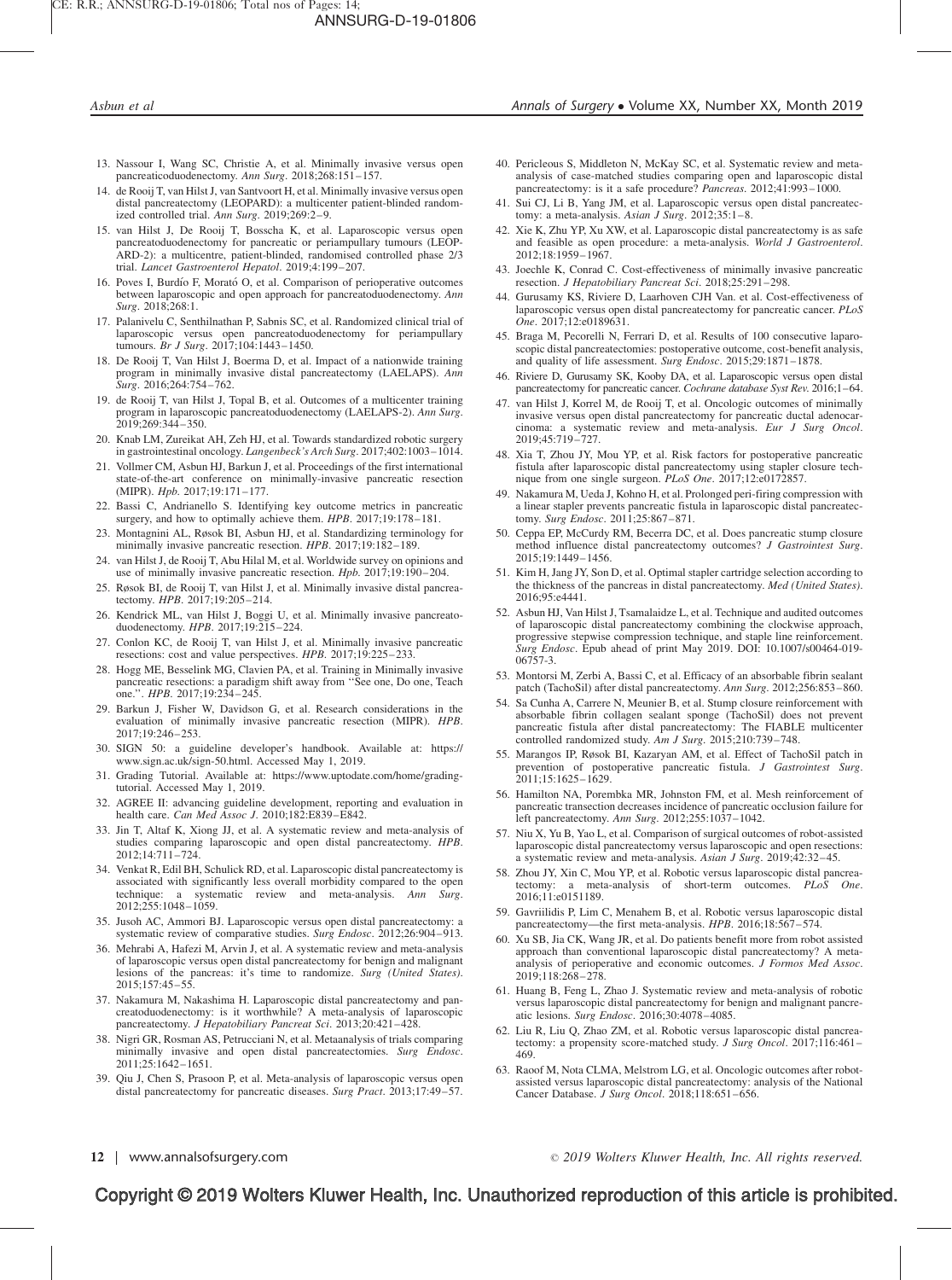- 64. Lyman WB, Passeri SC, Sastry KM, et al. Robotic-assisted versus laparoscopic left pancreatectomy at a high-volume, minimally invasive center. Surg Endosc. 2019;33:2991–3000.
- 65. Song KB, Kim SC, Park KM, et al. Laparoscopic central pancreatectomy for benign or low-grade malignant lesions in the pancreatic neck and proximal body. Surg Endosc. 2015;29:937–946.
- 66. Dokmak S, Ftériche FS, Aussilhou B, et al. The largest European singlecenter experience: 300 laparoscopic pancreatic resections. J Am Coll Surg. 2017;225:226–234. e2.
- 67. Guerra F, Giuliani G, Bencini L, et al. Minimally invasive versus open pancreatic enucleation. Systematic review and meta-analysis of surgical outcomes. J Surg Oncol. 2018;117:1509–1516.
- 68. Zhou Y, Zhao M, Wu L, et al. Short- and long-term outcomes after enucleation of pancreatic tumors: an evidence-based assessment. Pancreatology. 2016;16:1092–1098.
- 69. Song KB, Kim SC, Hwang DW, et al. Enucleation for benign or low-grade malignant lesions of the pancreas: single-center experience with 65 consecutive patients. Surg (United States). 2015;158:1203–1210.
- 70. Shi Y, Peng C, Shen B, et al. Pancreatic enucleation using the da Vinci robotic surgical system: a report of 26 cases. Int J Med Robot Comput Assist Surg. 2016;12:751–757.
- 71. Tian F, Hong XF, Wu WM, et al. Propensity score-matched analysis of robotic versus open surgical enucleation for small pancreatic neuroendocrine tumours. Br J Surg. 2016;103:1358–1364.
- 72. Sharpe SM, Talamonti MS, Wang CE, et al. Early national experience with laparoscopic pancreaticoduodenectomy for ductal adenocarcinoma: A comparison of laparoscopic pancreaticoduodenectomy and open pancreaticoduodenectomy from the National Cancer Data Base.  $\overline{J}$  Am Coll Surg. 2015;221:175–184.
- 73. Bao PQ, Mazirka PO, Watkins KT. Retrospective comparison of robotassisted minimally invasive versus open pancreaticoduodenectomy for periampullary neoplasms. J Gastrointest Surg. 2014;18:682-689.
- 74. Chen S, Chen JZ, Zhan Q, et al. Robot-assisted laparoscopic versus open pancreaticoduodenectomy: a prospective, matched, mid-term follow-up study. *Surg Endosc.* 2015;29:3698–3711.
- 75. Chen XM, Sun DL, Zhang Y. Laparoscopic versus open pancreaticoduodenectomy combined with uncinated process approach: a comparative study evaluating perioperative outcomes (Retrospective cohort study). Int J Surg. 2018;51:170–173.
- 76. Chopinet S, Fuks D, Rinaudo M, et al. Postoperative bleeding after laparoscopic pancreaticoduodenectomy: the Achilles' heel? World J Surg. 2018;42:1138–1146.
- 77. Conrad C, Basso V, Passot G, et al. Comparable long-term oncologic outcomes of laparoscopic versus open pancreaticoduodenectomy for adenocarcinoma: a propensity score weighting analysis. Surg Endosc. 2017;31:3970–3978.
- 78. Croome KP, Farnell MB, Que FG, et al. Total laparoscopic pancreaticoduodenectomy for pancreatic ductal adenocarcinoma oncologic advantages over open approaches? Ann Surg. 2014;260:633–640.
- 79. Croome KP, Farnell MB, Que FG, et al. Pancreaticoduodenectomy with major vascular resection: a comparison of laparoscopic versus open approaches. J Gastrointest Surg. 2014;19:189–194.
- 80. Delitto D, Luckhurst CM, Black BS, et al. Oncologic and perioperative outcomes following selective application of laparoscopic pancreaticoduodenectomy for periampullary malignancies. J Gastrointest Surg. 2016;20:1343–1349.
- 81. Dokmak S, Ftériche FS, Aussilhou B, et al. Laparoscopic pancreaticoduodenectomy should not be routine for resection of periampullary tumors. JAm Coll Surg. 2015;220:831–838.
- Gerber MH, Delitto D, Crippen CJ, et al. Analysis of the cost effectiveness of laparoscopic pancreatoduodenectomy. J Gastrointest Surg. 2017;21:1404–1410.
- 83. Girgis MD, Zenati MS, Steve J, et al. Robotic approach mitigates perioperative morbidity in obese patients following pancreaticoduodenectomy. Hpb. 2017;19:93–98.
- 84. Kantor O, Talamonti MS, Sharpe S, et al. Laparoscopic pancreaticoduodenectomy for adenocarcinoma provides short-term oncologic outcomes and long-term overall survival rates similar to those for open pancreaticoduodenectomy. Am J Surg. 2017;213:512–515.
- 85. Kantor O, Pitt HA, Talamonti MS, et al. Minimally invasive pancreatoduodenectomy: is the incidence of clinically relevant postoperative pancreatic fistula comparable to that after open pancreatoduodenectomy? Surg (United States). 2018;163:587–593.
- 86. Kim HS, Han Y, Kang JS, et al. Comparison of surgical outcomes between open and robot-assisted minimally invasive pancreaticoduodenectomy. J Hepatobiliary Pancreat Sci. 2018;25:142–149.
- 87. Klompmaker S, van Hilst J, Wellner UF, et al. Outcomes after minimallyinvasive versus open pancreatoduodenectomy: a Pan-European Propensity Score Matched Study. Ann Surg. 2018.
- 88. Kowalsky SJ, Zenati MS, Steve J, et al. A combination of robotic approach and ERAS pathway optimizes outcomes and cost for pancreatoduodenectomy. Ann Surg. 2019;269:1138–1145.
- 89. Kuesters S, Chikhladze S, Makowiec F, et al. Oncological outcome of laparoscopically assisted pancreatoduodenectomy for ductal adenocarcinoma in a retrospective cohort study. Int J Surg. 2018;55:162–166.
- 90. Lai ECH, Yang GPC, Tang CN. Robot-assisted laparoscopic pancreaticoduodenectomy versus open pancreaticoduodenectomy—a comparative study. *Int J Surg.* 2012;10:475–479.
- 91. McCracken EKE, Mureebe L, Blazer DG. Minimally invasive surgical site infection in procedure-targeted ACS NSQIP pancreaticoduodenectomies. J Surg Res. 2019;233:183–191.
- 92. McMillan MT, Zureikat AH, Hogg ME, et al. A propensity score-matched analysis of robotic vs open pancreatoduodenectomy on incidence of pancreatic fistula. JAMA Surg. 2017;152:327–335.
- 93. Meng LW, Cai YQ, Li Y Bin, et al. Comparison of laparoscopic and open pancreaticoduodenectomy for the treatment of nonpancreatic periampullary adenocarcinomas. Surg Laparosc Endosc Percutan Tech. 2018;28:56–61.
- 94. Mesleh MG, Stauffer JA, Bowers SP, et al. Cost analysis of open and laparoscopic pancreaticoduodenectomy: a single institution comparison. Surg Endosc. 2013;27:4518–4523.
- 95. Napoli N, Kauffmann EF, Menonna F, et al. Robotic versus open pancreatoduodenectomy: a propensity score-matched analysis based on factors predictive of postoperative pancreatic fistula. Surg Endosc. 2018;32:1234–1247.
- 96. Nussbaum DP, Adam MA, Youngwirth LM, et al. Minimally invasive pancreaticoduodenectomy does not improve use or time to initiation of adjuvant chemotherapy for patients with pancreatic adenocarcinoma. Ann Surg Oncol. 2016;23:1026–1033.
- 97. Park YS, Jun IG, Go Y, et al. Comparison of acute kidney injury between open and laparoscopic pylorus-preserving pancreaticoduodenectomy: pro-pensity score analysis. PLoS One. 2018;13:e0202980.
- 98. Senthilnathan P, Chinnusamy P, Ramanujam A, et al. Comparison of pathological radicality between open and laparoscopic pancreaticoduodenectomy in a tertiary centre. Indian J Surg Oncol. 2015;6:20–25.
- 99. Song KB, Kim SC, Hwang DW, et al. Matched case-control analysis comparing laparoscopic and open pylorus-preserving pancreaticoduodenectomy in patients with periampullary tumors. Ann Surg. 2015;262:146–155.
- 100. Stauffer JA, Coppola A, Villacreses D, et al. Laparoscopic versus open pancreaticoduodenectomy for pancreatic adenocarcinoma: long-term results at a single institution. Surg Endosc. 2017;31:2233–2241.
- 101. Baker EH, Ross SW, Seshadri R, et al. Robotic pancreaticoduodenectomy: comparison of complications and cost to the open approach. Int J Med Robot Comput Assist Surg. 2016;12:554–560.
- 102. Tan CL, Zhang H, Peng B, et al. Outcome and costs of laparoscopic pancreaticoduodenectomy during the initial learning curve vs laparotomy. World J Gastroenterol. 2015;21:5311–5319.
- 103. Tee MC, Croome KP, Shubert CR, et al. Laparoscopic pancreatoduodenectomy does not completely mitigate increased perioperative risks in elderly patients. HPB. 2015;17:909–918.
- 104. Torphy RJ, Friedman C, Halpern A, et al. Comparing short-term and oncologic outcomes of minimally invasive versus open pancreaticoduodenectomy across low and high volume centers. Ann Surg. 2018. C:1.
- 105. Tran TB, Dua MM, Worhunsky DJ, et al. The first decade of laparoscopic pancreaticoduodenectomy in the united states: costs and outcomes using the nationwide inpatient sample. Surg Endosc. 2016;30:1778–1783.
- 106. Wang SE, Shyr BU, Chen SC, et al. Comparison between robotic and open pancreaticoduodenectomy with modified Blumgart pancreaticojejunostomy: A propensity score-matched study. Surg (United States). 2018;164:1162– 1167.
- 107. Wellner UF, Küsters S, Sick O, et al. Hybrid laparoscopic versus open pylorus-preserving pancreatoduodenectomy: retrospective matched case comparison in 80 patients. Langenbeck's Arch Surg. 2014;399:849–856.
- 108. Zhang H, Guo X, Xia J, et al. Comparison of totally 3-dimensional laparoscopic pancreaticoduodenectomy and open pancreaticoduodenectomy. Pancreas. 2018;47:592–600.

2019 Wolters Kluwer Health, Inc. All rights reserved. www.annalsofsurgery.com | 13